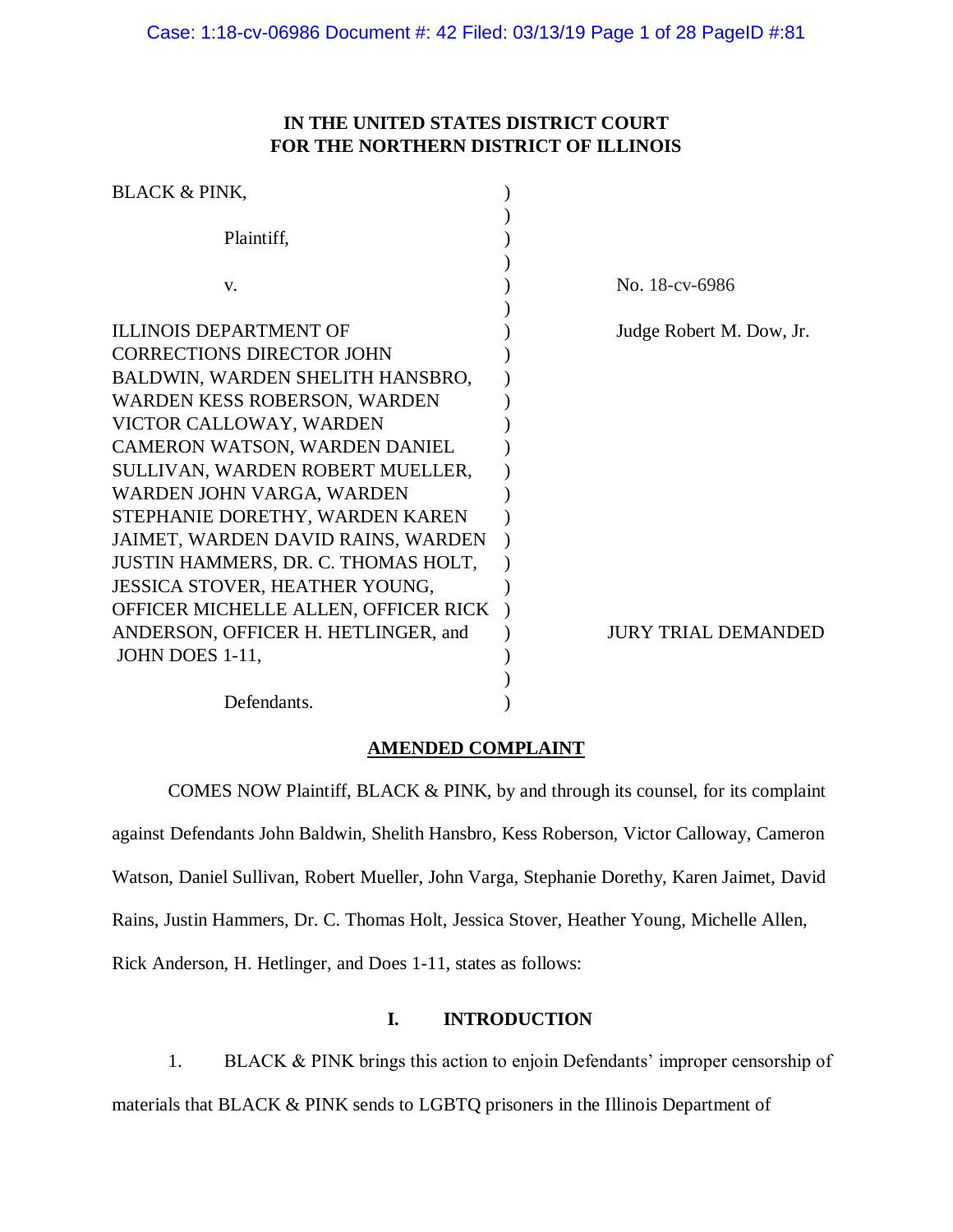#### Case: 1:18-cv-06986 Document #: 42 Filed: 03/13/19 Page 2 of 28 PageID #:82

Corrections ("IDOC"), in violation of the First and Fourteenth Amendments of the United States Constitution.

2. Defendants have adopted and implemented discriminatory mail policies and practices prohibiting delivery of BLACK & PINK publications and other written forms of speech, including greeting cards and chapter updates, while failing to provide notice and an opportunity to be heard, as required by due process, to challenge that censorship. Defendants' actions violate BLACK & PINK's rights under the First and the Fourteenth Amendments of the United States Constitution. BLACK & PINK thus brings this action, pursuant to 42 U.S.C. § 1983, seeking injunctive and declaratory relief and damages to be proven at trial.

## **II. JURISDICTION AND VENUE**

3. This action arises under the First and Fourteenth Amendments of the United States Constitution and is brought pursuant to 42 U.S.C. § 1983, which authorizes actions to redress the deprivation, under color of state law, of rights, privileges, and immunities secured to BLACK & PINK by the laws of the United States.

4. This Court has subject matter jurisdiction over this action under 28 U.S.C. §§ 1331 and 1343. This Court has jurisdiction over claims seeking declaratory, injunctive, and monetary relief pursuant to 28 U.S.C. §§ 2201 and 2202, and Rules 57 and 65 of the Federal Rules of Civil Procedure, against all Defendants.

5. Venue is proper in this District pursuant to 28 U.S.C. § 1391(b). Three IDOC facilities censoring BLACK & PINK materials, whose wardens are included as defendants, are located in the Northern District: Dixon Correctional Center, Illinois River Correctional Center, and Hill Correctional Center. Many of the events giving rise to the claims asserted herein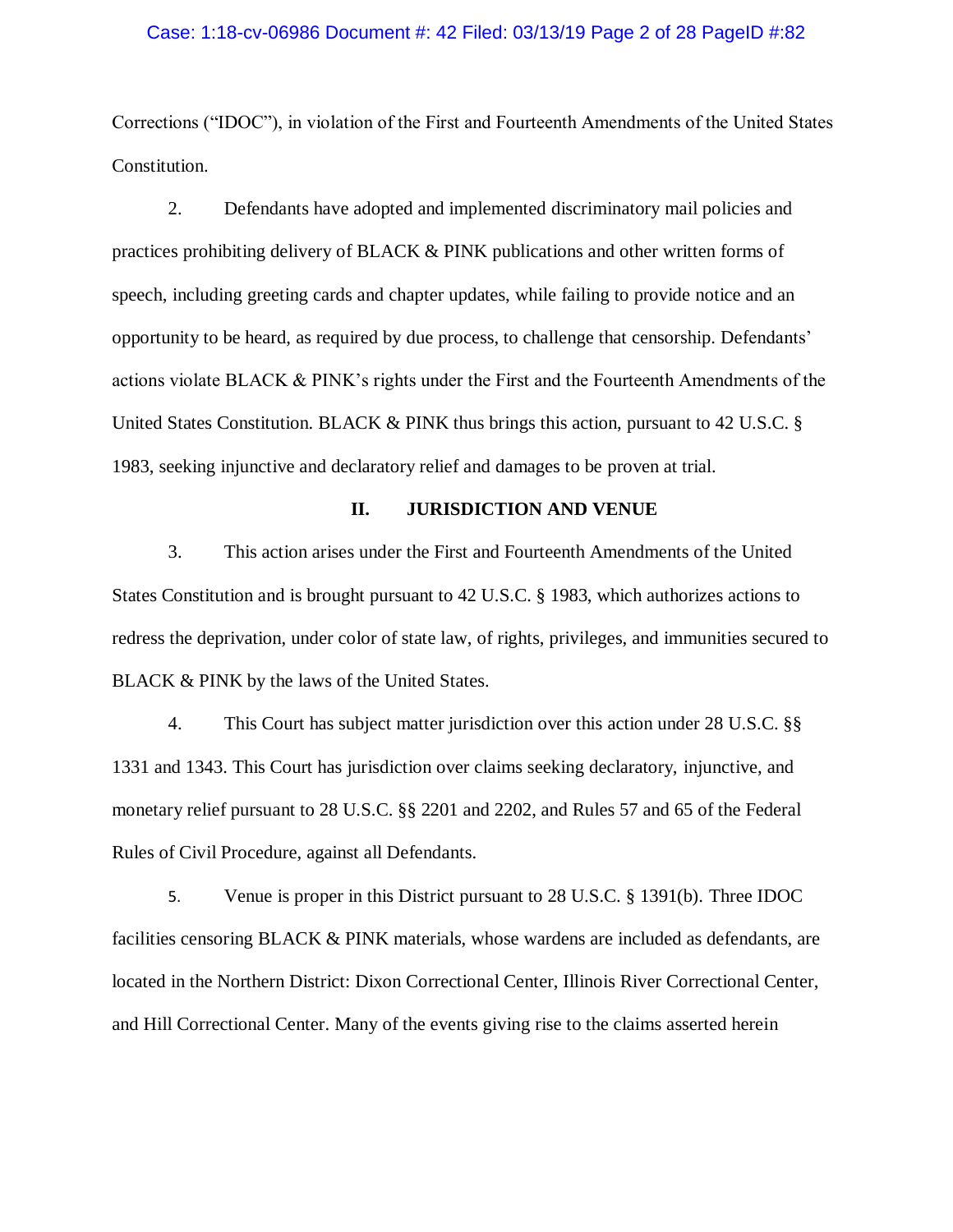## Case: 1:18-cv-06986 Document #: 42 Filed: 03/13/19 Page 3 of 28 PageID #:83

therefore occurred within this judicial district. On information and belief, all Defendants are residents of the state of Illinois.

## **III. PARTIES**

6. Plaintiff is the Chicago Chapter of BLACK & PINK, a national not-for-profit charitable corporation recognized under  $\S 501(c)(3)$  of the Internal Revenue Code, with its principal place of business in Dorchester, Massachusetts. Founded in 2004, BLACK & PINK provides prisoners with news updates about LGBTQ issues both inside and outside prison. The organization also provides prisoners with other publications focusing on prisoner rights and LGBTQ issues. Finally, BLACK & PINK corresponds with LGBTQ prisoners through its pen pal programs, as a way to help these prisoners feel less isolated.

7. Defendant John R. Baldwin ("Baldwin") is, and at all relevant times herein mentioned was, the Acting Director of IDOC, the state agency that manages the correctional facilities within the State of Illinois. Defendant John Baldwin has ultimate responsibility for the promulgation and implementation of IDOC policies, procedures, and practices and for the management of IDOC. As to all claims presented herein against him, Defendant Baldwin is being sued in his official capacity for injunctive and declaratory relief and for damages in his individual capacity. At all relevant times, Defendant Baldwin has acted under color of state law.

8. Defendant Shelith Hasbro ("Hansbro") was at all relevant times, the Warden of Decatur Correctional Center ("Decatur"), a prison under the control of IDOC within the State of Illinois. Defendant Hansbro was responsible for the execution of IDOC policies, procedures, and practices at Decatur, including the approval of publication censorship decisions. As to all claims presented herein against her, Defendant Hansbro is being sued in her individual capacity for damages. At all relevant times, Defendant Hansbro acted under color of state law.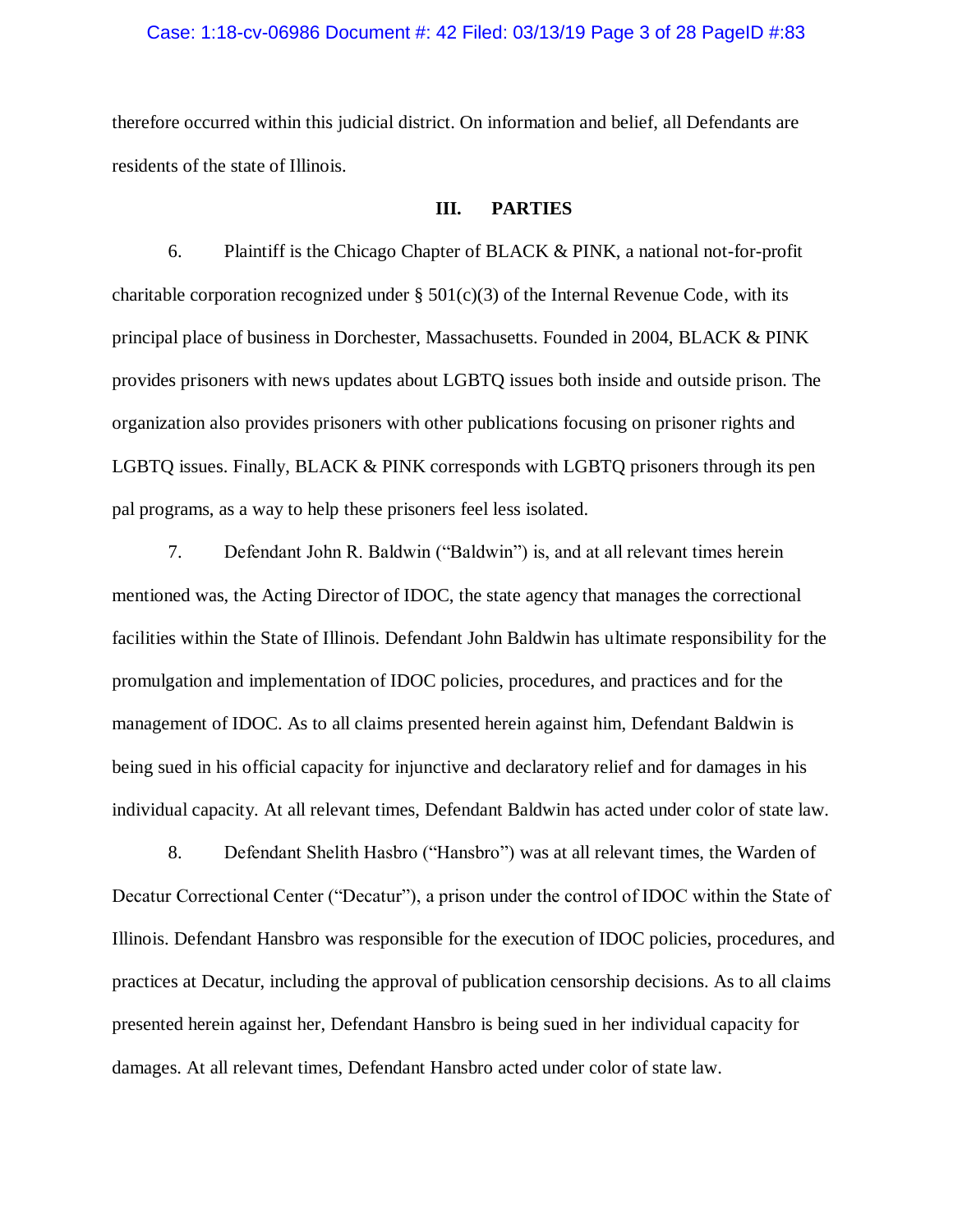#### Case: 1:18-cv-06986 Document #: 42 Filed: 03/13/19 Page 4 of 28 PageID #:84

9. Defendant Kess Roberson ("Roberson") was, on information and belief at all relevant times herein mentioned, the Warden of Lincoln Correctional Center ("Lincoln"), a prison under the control of IDOC within the State of Illinois. Defendant Roberson had responsibility for the execution of IDOC policies, procedures, and practices at Lincoln, including the approval of publication censorship decisions. As to all claims presented herein against him, Defendant Roberson is being sued in his individual capacity for damages. At all relevant times, Defendant Roberson has acted under color of state law.

10. Defendant Victor Calloway ("Calloway"), is, and on information and belief at all relevant times herein mentioned was, the Warden of Danville Correctional Center ("Danville"), a prison under the control of IDOC within the State of Illinois. Defendant Calloway has responsibility for the execution of IDOC policies, procedures, and practices at Danville, including the approval of publication censorship decisions. As to all claims presented herein against him, Defendant Calloway is being sued in his individual capacity for damages. At all relevant times, Defendant Calloway has acted under color of state law.

11. Defendant Cameron Watson ("Watson") was, at all relevant times, the Warden of Western Illinois Correctional Center ("Western Illinois"), a prison under the control of IDOC within the State of Illinois. Defendant Watson had responsibility for the execution of IDOC policies, procedures, and practices at Western Illinois, including the approval of publication censorship decisions. As to all claims presented herein against him, Defendant Watson is being sued in his individual capacity for damages. At all relevant times, Defendant Watson acted under color of state law.

12. Defendant Daniel Sullivan ("Sullivan") is, and on information and belief at all relevant times herein mentioned was, the Warden of Big Muddy River Correctional Center ("Big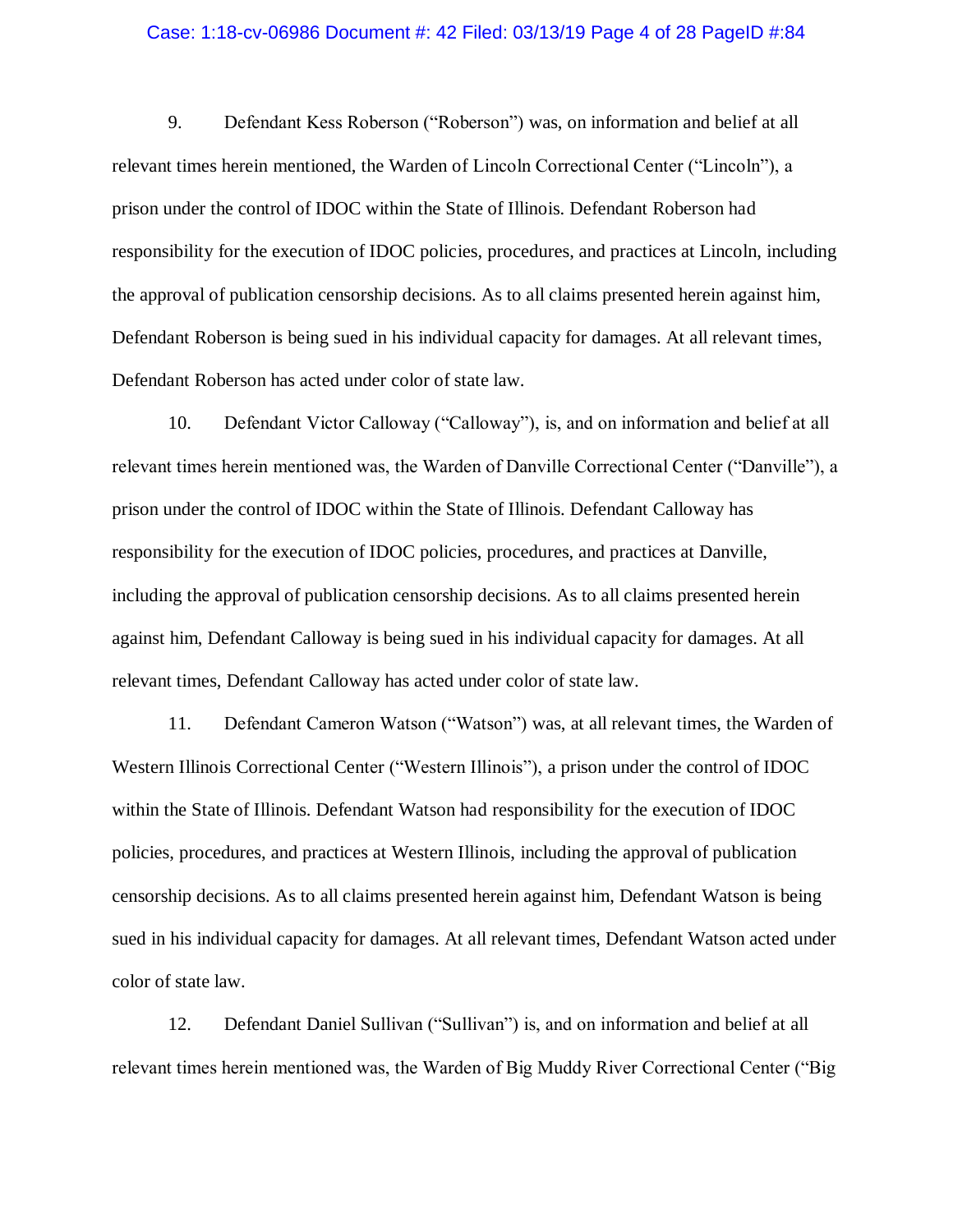#### Case: 1:18-cv-06986 Document #: 42 Filed: 03/13/19 Page 5 of 28 PageID #:85

Muddy"), a prison under the control of IDOC within the State of Illinois. Defendant Sullivan has responsibility for the execution of IDOC policies, procedures, and practices at Big Muddy, including the approval of publication censorship decisions. As to all claims presented herein against him, Defendant Sullivan is being sued in his individual capacity for damages. At all relevant times, Defendant Sullivan has acted under color of state law.

13. Defendant Robert Mueller ("Mueller") was, on information and belief at all relevant times herein mentioned, the Warden of Centralia Correctional Center ("Centralia"), a prison under the control of IDOC within the State of Illinois. Defendant Mueller had responsibility for the execution of IDOC policies, procedures, and practices at Centralia, including the approval of publication censorship decisions. As to all claims presented herein against him, Defendant Mueller is being sued in his individual capacity for damages. At all relevant times, Defendant Mueller has acted under color of state law.

14. Defendant John Varga ("Varga") is, and on information and belief at all relevant times herein mentioned was, the Warden of Dixon Correctional Center ("Dixon"), a prison under the control of IDOC within the State of Illinois. Defendant Varga has responsibility for the execution of IDOC policies, procedures, and practices at Dixon, including the approval of publication censorship decisions. As to all claims presented herein against him, Defendant Varga is being sued in his individual capacity for damages. At all relevant times, Defendant Varga has acted under color of state law.

15. Defendant Stephanie Dorethy ("Dorethy") is, and on information and belief at all relevant times herein mentioned was, the Warden of Hill Correctional Center ("Hill"), a prison under the control of IDOC within the State of Illinois. Defendant Dorethy has responsibility for the execution of IDOC policies, procedures, and practices at Hill, including the approval of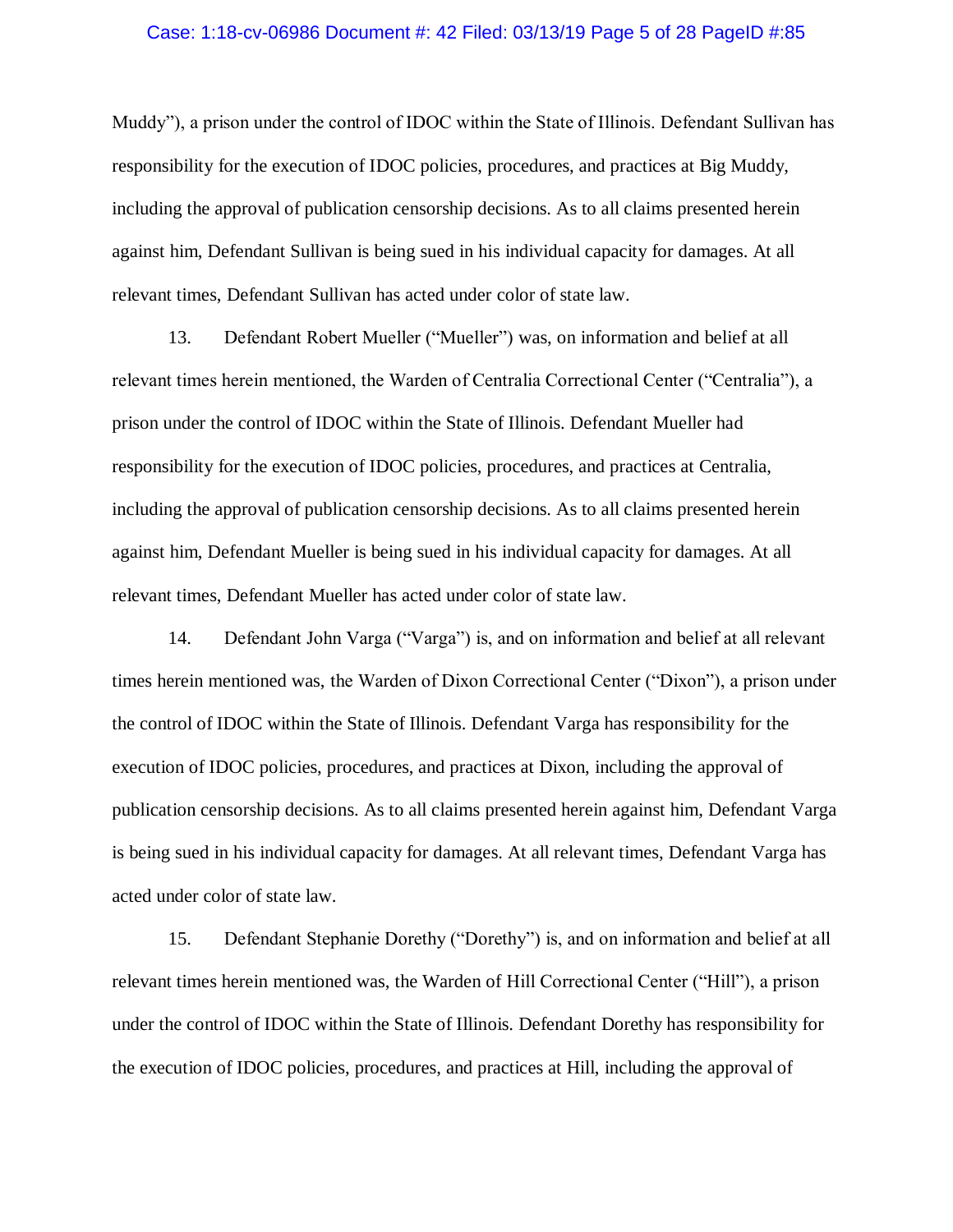#### Case: 1:18-cv-06986 Document #: 42 Filed: 03/13/19 Page 6 of 28 PageID #:86

publication censorship decisions. As to all claims presented herein against her, Defendant Dorethy is being sued in her individual capacity for damages. At all relevant times, Defendant Dorethy has acted under color of state law.

16. Defendant Karen Jaimet ("Jaimet") was, on information and belief at all relevant times herein mentioned, the Warden of Pinckneyville Correctional Center ("Pinckneyville"), a prison under the control of IDOC, within the State of Illinois. Defendant Jaimet hasd responsibility for the execution of IDOC policies, procedures, and practices at Pinckneyville, including the approval of publication censorship decisions. As to all claims presented herein against her, Defendant Jaimet is being sued in her individual capacity for damages. At all relevant times, Defendant Jaimet has acted under color of state law.

17. Defendant David Rains ("Rains") was, on information and belief at all relevant times herein mentioned, the Warden of Robinson Correctional Center ("Robinson"), a prison under the control of IDOC, within the State of Illinois. Defendant Rains had responsibility for the execution of IDOC policies, procedures, and practices at Robinson, including the approval of publication censorship decisions. As to all claims presented herein against him, Defendant Rains is being sued in his individual capacity for damages. At all relevant times, Defendant Rains has acted under color of state law.

18. Defendant Justin Hammers ("Hammers") is, and on information and belief at all relevant times herein mentioned was, the Warden of Illinois River Correctional Center ("Illinois River"), a prison under the control of IDOC, within the State of Illinois. Defendant Hammers has responsibility for the execution of IDOC policies, procedures, and practices at Illinois River, including the approval of publication censorship decisions. As to all claims presented herein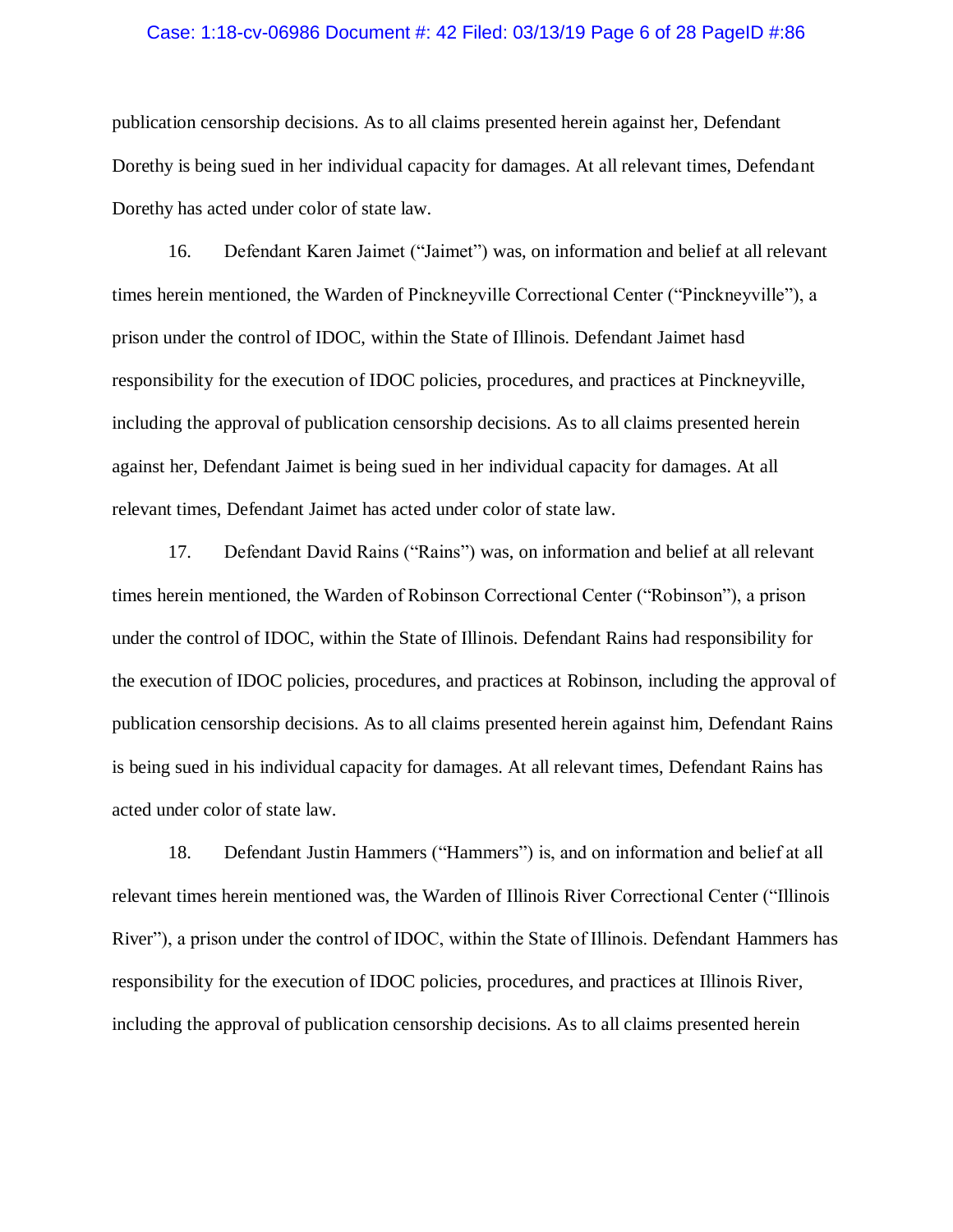#### Case: 1:18-cv-06986 Document #: 42 Filed: 03/13/19 Page 7 of 28 PageID #:87

against him, Defendant Hammers is being sued in his individual capacity for damages. At all relevant times, Defendant Hammers has acted under color of state law.

19. Defendant Jessica Stover ("Stover") is, and on information and belief at all relevant times herein mentioned was, a social worker for the SDPP at Big Muddy River Correctional Center. Defendant Stover carried out policies, procedures, and practices at the SDPP in regards to publication review and censorship. As to all claims presented herein against her, Defendant Stover is being sued in her individual capacity for damages. At all relevant times, Defendant Stover has acted under color of state law.

20. Defendant Heather Young ("Young") is, and on information and belief at all relevant times herein mentioned was, a social worker for the SDPP at Big Muddy River Correctional Center. Defendant Young carried out policies, procedures, and practices at the SDPP in regards to publication review and censorship. As to all claims presented herein against her, Defendant Young is being sued in her individual capacity for damages. At all relevant times, Defendant Young has acted under color of state law.

21. Defendant Michelle Allen ("Allen") is, and on information and belief at all relevant times herein mentioned was, a Publication Review Officer at Western Illinois. Defendant Allen carried out IDOC policies, procedures, and practices at Western Illinois in regards to publication review and censorship. As to all claims presented herein against her, Defendant Allen is being sued in her individual capacity for damages. At all relevant times, Defendant Allen has acted under color of state law.

22. Defendant Rick Anderson ("Anderson"), is, and on information and belief at all relevant times herein mentioned was, a Publication Review Officer at Western Illinois. Defendant Anderson carried out IDOC policies, procedures, and practices at Western Illinois in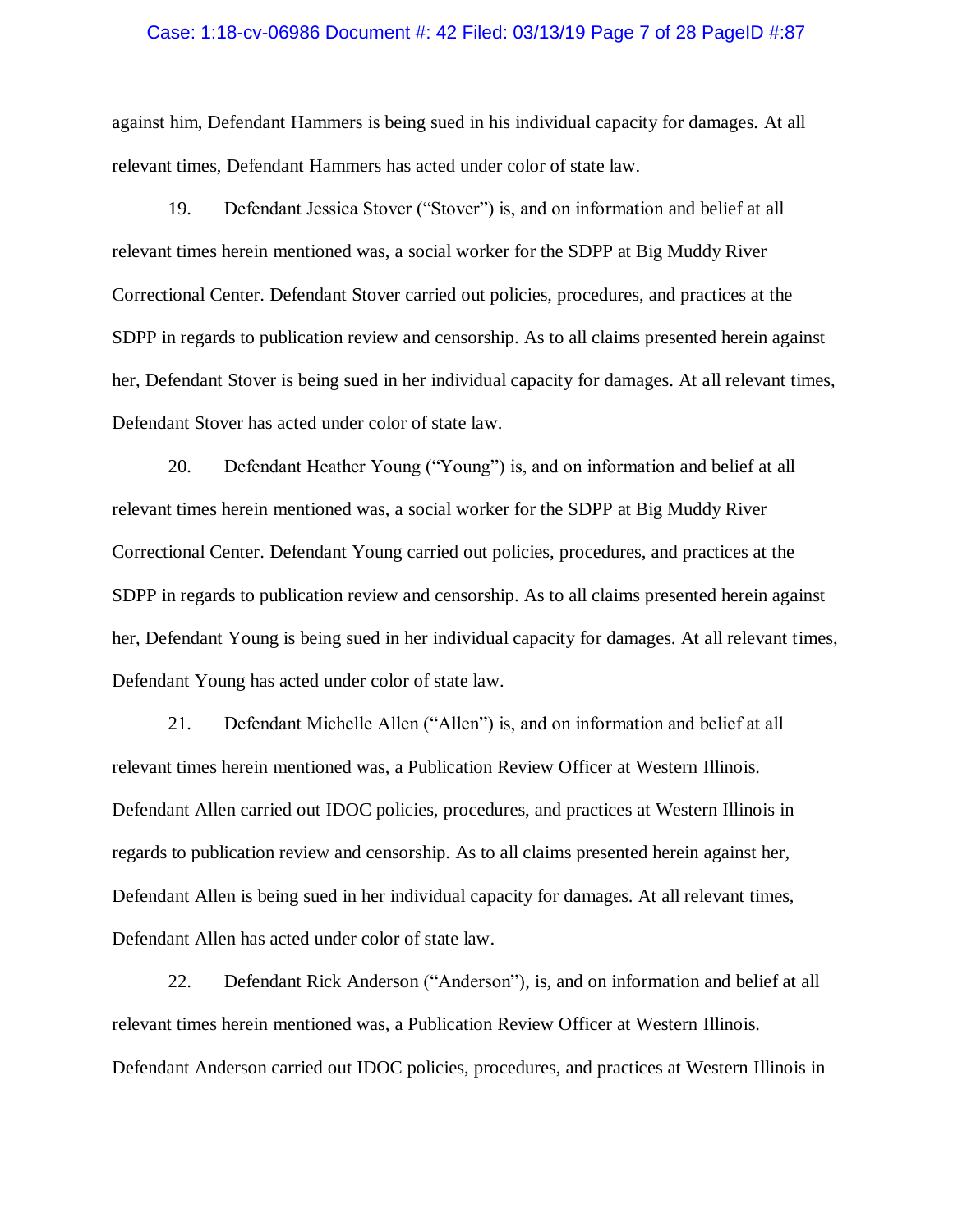#### Case: 1:18-cv-06986 Document #: 42 Filed: 03/13/19 Page 8 of 28 PageID #:88

regards to publication review and censorship. As to all claims presented herein against him, Defendant Anderson is being sued in his individual capacity for damages. At all relevant times, Defendant Anderson has acted under color of state law.

23. Defendant H. Hetlinger ("Hetlinger") is and on information and belief at all relevant times herein mentioned was a Publication Review Officer at Western Illinois. Defendant Anderson carried out IDOC policies, procedures, and practices at Western Illinois in regards to publication review and censorship. As to all claims presented herein against him, Defendant Anderson is being sued in his individual capacity for damages. At all relevant times, Defendant Anderson has acted under color of state law.

24. The true names and identities of Defendants DOES 1 through 11 are presently unknown to BLACK & PINK. Each of Defendants Does 1 through 11 works as a Publication Review Officer, or in a role with similar responsibilities for adopting and/or implementing mail policies. Each of Defendants DOES 1 through 11 were personally involved in the adoption and/or implementation of the mail policies and practices at the IDOC facilities, and/or were responsible for the hiring, screening, training, retention, supervision, discipline, counseling, and/or control of IDOC facilities staff who interpret and implement these mail policies. BLACK & PINK will seek to amend this complaint as soon as the true names and identifies of Defendants DOES 1 through 11 have been ascertained.

#### **IV. FACTUAL ALLEGATIONS**

## **A. BLACK & PINK'S MISSION**

25. For more than 12 years, BLACK & PINK's mission has been to provide LGBTQ prisoners with allies on the outside who support LGBTQ rights. BLACK & PINK seeks to achieve this goal through advocacy, education, direct service, and organizing. BLACK & PINK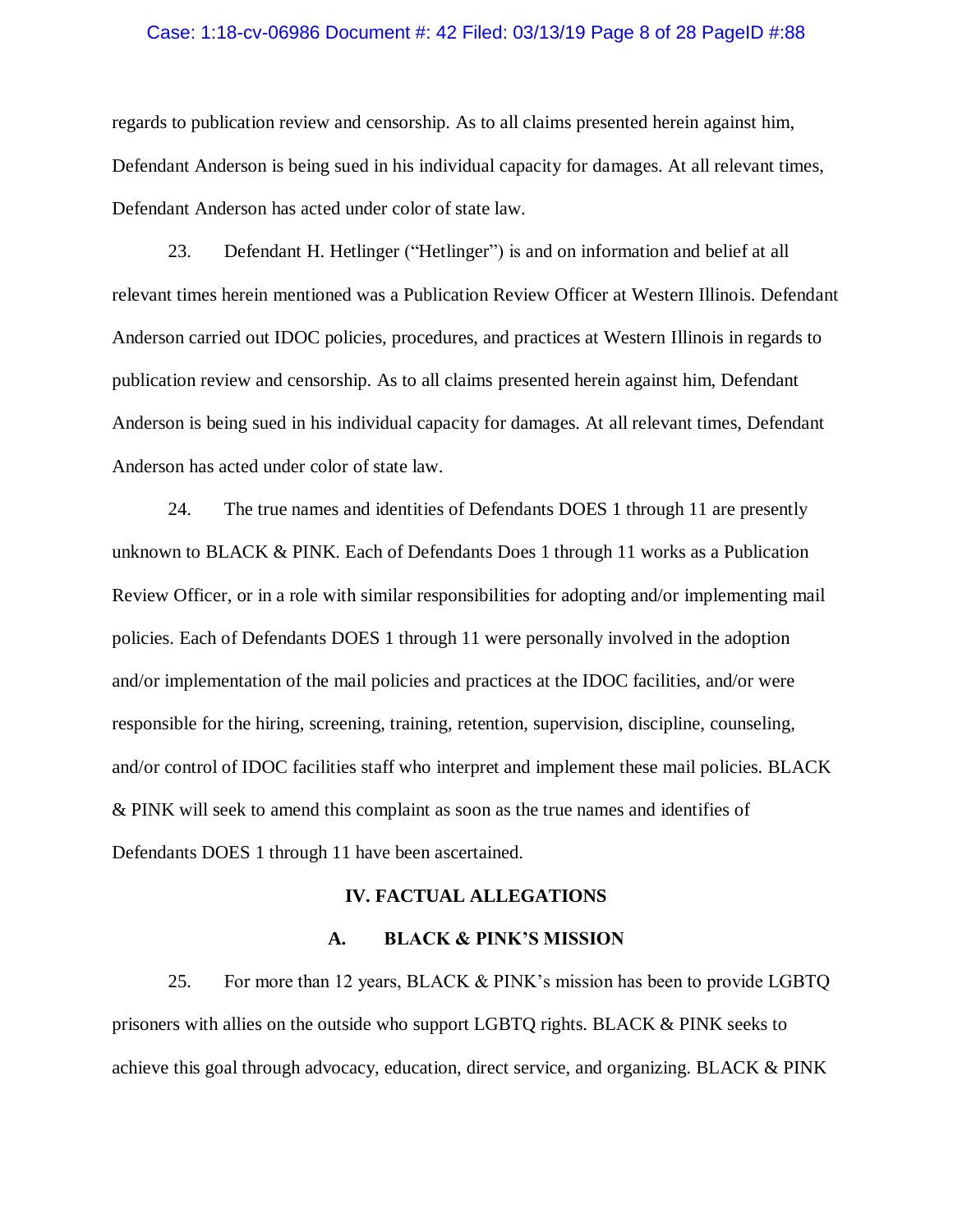#### Case: 1:18-cv-06986 Document #: 42 Filed: 03/13/19 Page 9 of 28 PageID #:89

has local chapters throughout the country, including the Chicago chapter which is the plaintiff in this case, where members can collaborate to help prisoners residing in nearby prisons and to discuss local LGBTQ and prisoners' rights issues.

26. The purpose of BLACK & PINK is to educate LGBTQ prisoners and the public about the incarceration experience of LGBTQ persons. BLACK & PINK engages in core protected speech and expressive conduct on matters of public concern, such as the operation of prison facilities, prison conditions, prisoner health and safety, and prisoners' rights, particularly designed for LGBTQ prisoners. BLACK & PINK's publications, including those specifically published by Plaintiff, often contain political speech and social commentary, which are core First Amendment rights and are entitled to the highest protection afforded by the U.S. Constitution.

## **B. BLACK & PINK'S PUBLICATIONS AND MAILINGS**

27. To further its mission, the national organization of BLACK & PINK distributes a monthly newsletter to over 13,000 prisoners in correctional facilities across the United States, including the Federal Bureau of Prisons. Plaintiff, the BLACK & PINK Chicago Chapter, publishes and distributes additional materials specifically to LGBTQ prisoners in Illinois, described below:

a. BLACK & PINK publishes and distributes introductory letters, which serve to introduce Illinois LGBTQ prisoners to the organization's mission. These letters include a form that prisoners can fill out to indicate if they are interested in receiving additional BLACK & PINK materials.

b. BLACK & PINK publishes zines about solitary confinement, which contain solitary-related artwork, quotes from prisoners, and information about ongoing political challenges to solitary.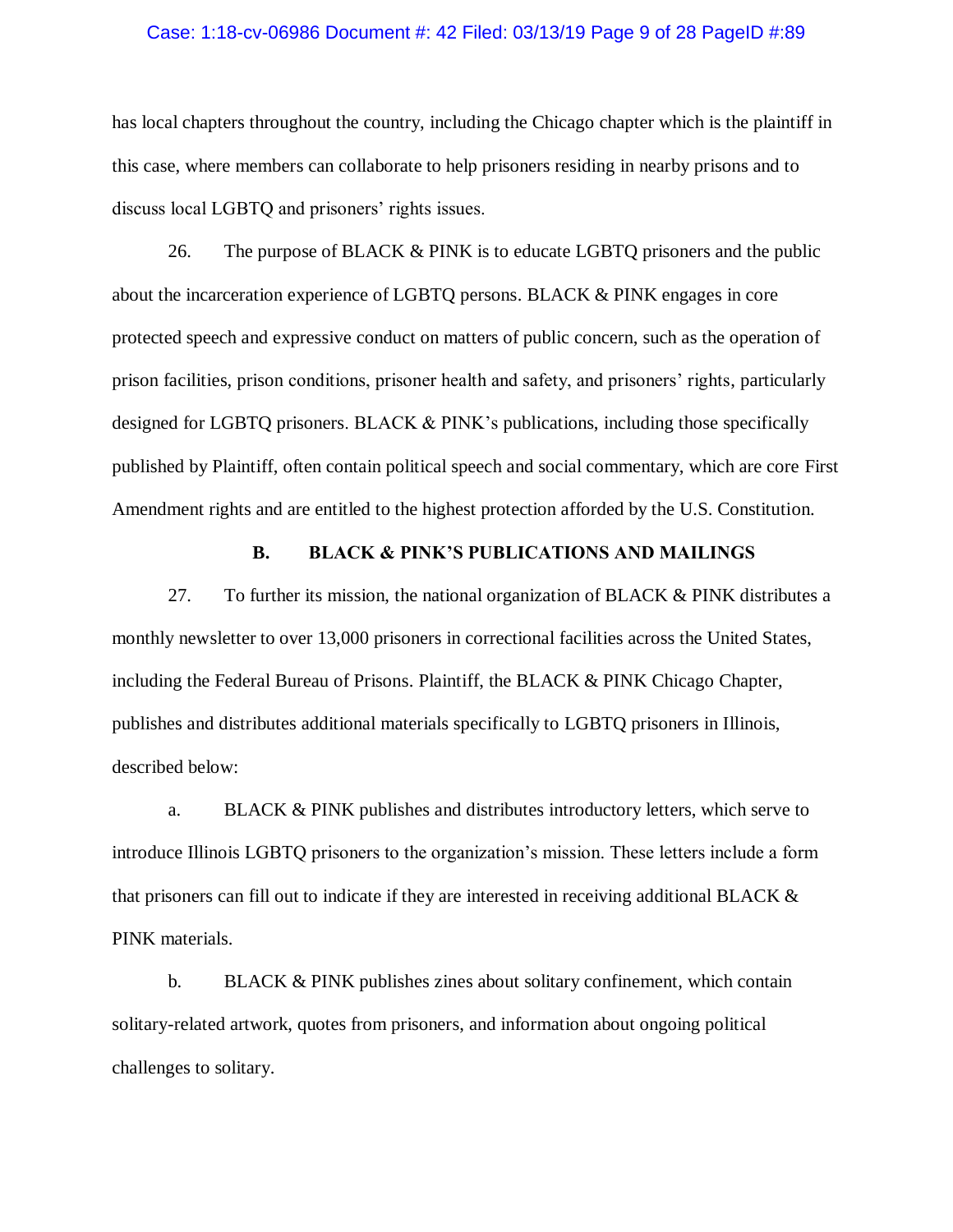#### Case: 1:18-cv-06986 Document #: 42 Filed: 03/13/19 Page 10 of 28 PageID #:90

c. BLACK & PINK publishes chapter updates, which it sends to its Illinois LGBTQ prisoner-subscribers. Chapter updates document ongoing events and projects related to LGBTQ and prisoners' rights issues, and are approximately 2-pages long.

d. BLACK  $&$  PINK also sends birthday and holiday cards to its subscribers. These cards contain simple birthday or holiday greetings and are signed by Black & Pink organizers on the outside.

e. BLACK & PINK has published and distributed a survey regarding the proposed Cop Academy on the Westside of Chicago to its subscribers.

28. BLACK & PINK is very popular among Illinois prisoners, with more than 900 subscribers.

29. BLACK & PINK is only able to communicate with Illinois prisoners through the mail, and does not have other means of gaining new subscribers or contacting current subscribers.

## **C. CENSORSHIP AT IDOC FACILITIES**

30. The First Amendment of the United States Constitution protects BLACK & PINK's right to communicate with prisoners who are incarcerated within the IDOC. Regulations, policies, or practices that restrict the receipt of mail by prisoners are invalid unless they are rationally related to a legitimate penological interest.

31. The Fourteenth Amendment of the United States Constitution requires that publishers receive notice of and be allowed to challenge restrictions on prisoners' receipt of mail. Regulations, policies, or practices that do not provide these minimum procedural safeguards are invalid. Fourteenth Amendment rights are also violated where procedural safeguards are not followed as applied to a particular publisher.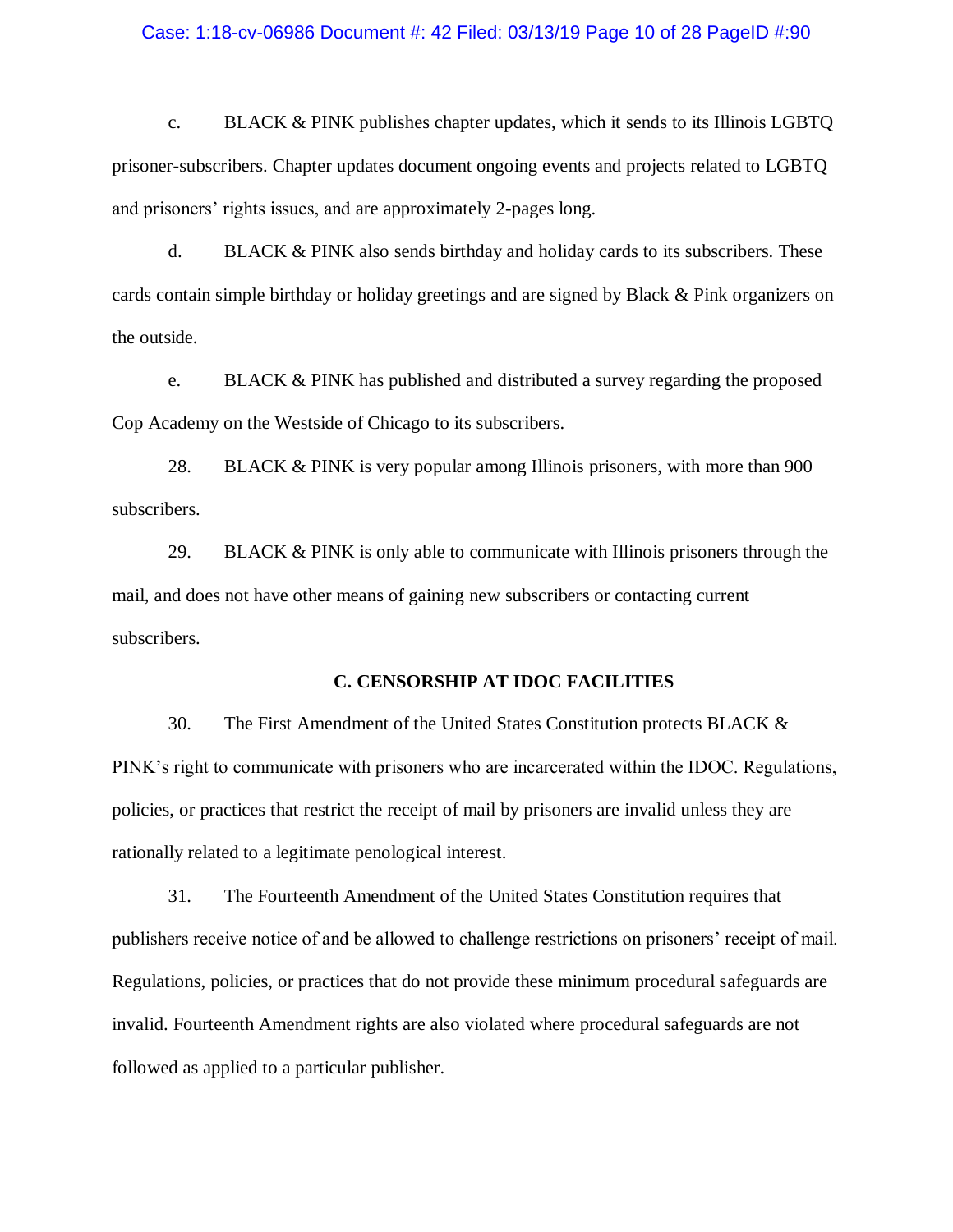### Case: 1:18-cv-06986 Document #: 42 Filed: 03/13/19 Page 11 of 28 PageID #:91

32. The Fourteenth Amendment of the United States Constitution also prohibits discrimination based on gender identity and sexual orientation, where regulations or policies are not substantially related to an important government interest.

33. Various prisons within IDOC's system do not comply with the First and/or Fourteenth Amendments. Defendants' policies and practices have deprived and will continue to deprive BLACK & PINK of the right to distribute its materials to prisoners, and of its right to notice and an opportunity to appeal when its publications are not delivered to prisoner subscribers.

34. Defendants have intentionally singled out BLACK & PINK, an LGBTQ support organization with LGBTQ members and subscribers, for censorship, based on status of its members and subscribers as LGBTQ people.

35. As described in further detail below, certain prisons within the state of Illinois have withheld all or part of BLACK & PINK's publications. BLACK & PINK is informed and thereon believes that, as required by ILAC 525.230(a) and 525.230(d),<sup>1</sup> at least one officer at each prison, as well as the Warden of each prison, had direct knowledge of and were directly involved in each and every instance of censorship complained of below.

36. BLACK & PINK has had one or more of the publications and correspondence described above censored at one or more Illinois prisons.

37. Despite this ongoing pattern of censorship across many different Illinois prisons,

BLACK & PINK has not been provided notice of the proposed censorship of its publications and

 $\overline{a}$ 

 $1$  ILAC 525.230(a) provides that "A Publication Review Officer, hereafter referred to as Officer, shall review publications..."

ILAC 525.230(d) provides that "Any recommendation for denial shall be forwarded to the Chief Administrative Officer with an explanation. If the Chief Administrative Officer concurs with the recommendation to deny the publication, the publication shall be disapproved." As used in that section, Chief Administrative Officer refers to the prison Warden.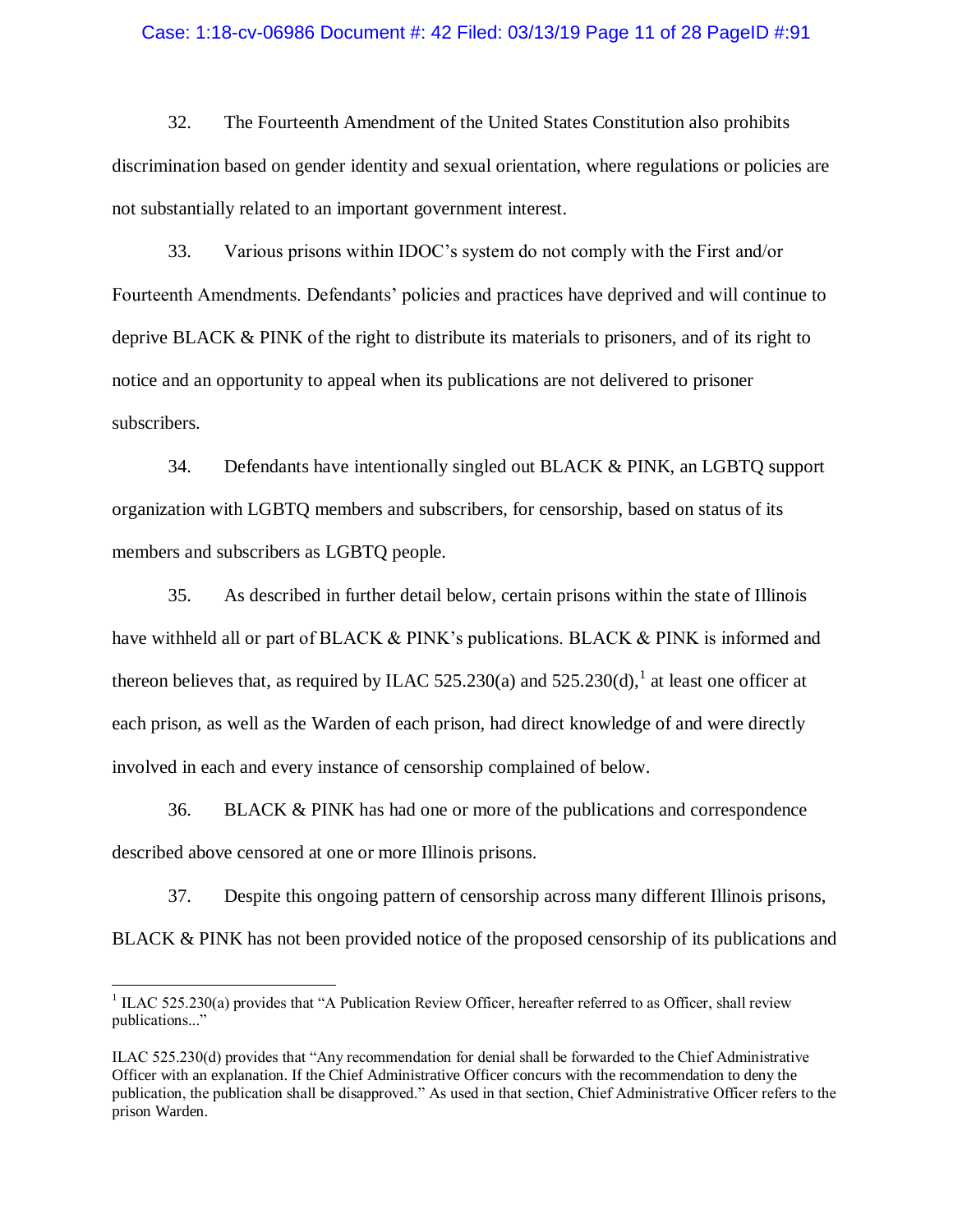#### Case: 1:18-cv-06986 Document #: 42 Filed: 03/13/19 Page 12 of 28 PageID #:92

correspondence, nor has it been provided with any opportunity to be heard so that it can challenge any such censorship.

38. Some of the items sent by Black & Pink have been censored explicitly because of their content.

39. On other occasions, the reasons given have been pretextual, and have not been based on any published rule or regulation.

40. Examples of the sorts of censorship faced by BLACK & PINK are described in the following paragraphs. BLACK & PINK emphasizes that these are only examples, and are not intended as a complete catalogue of all materials mailed by BLACK & PINK which have been censored at all Illinois prisons.

## **1. CENSORSHIP AT DECATUR**

41. BLACK & PINK is informed and believes and thereon alleges that Decatur has repeatedly refused to deliver at BLACK & PINK publications, including:

- a. The 2016 Stop Solitary Zine;
- b. At least one birthday card; and
- c. The 2017 Stop Solitary Zine.

42. Each of these items was individually addressed and mailed to people incarcerated at Decatur. BLACK & PINK is informed and believes that, although these materials were properly addressed and delivered to Decatur, the mailings were withheld from delivery by staff at the facility. Several of the envelopes were marked as "refused", when upon information and belief, they were never offered to the prisoner-subscriber.

43. BLACK & PINK has never received any notice from defendants advising it that any of its mail had been censored at Decatur, or stating a reason it had been censored. BLACK &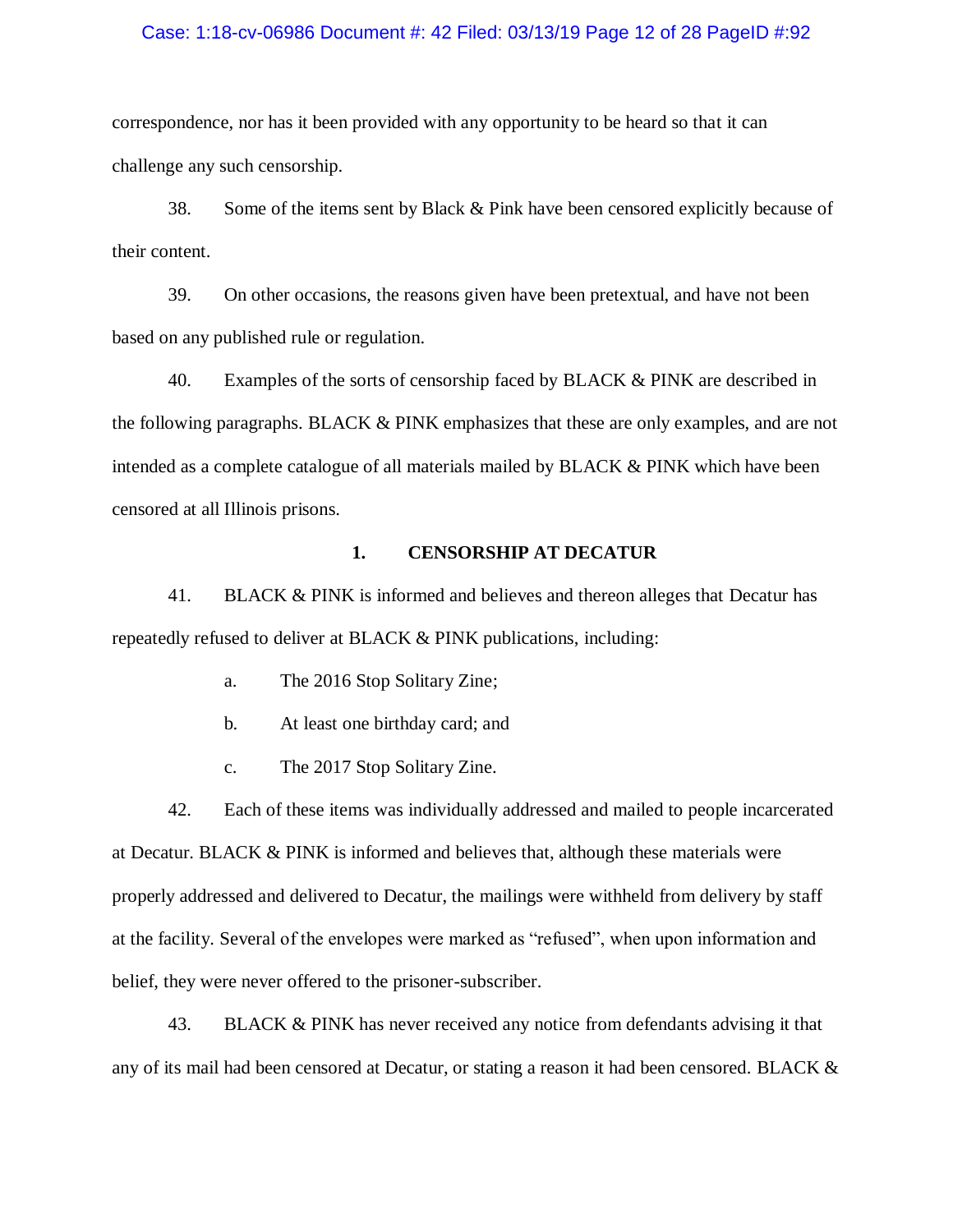#### Case: 1:18-cv-06986 Document #: 42 Filed: 03/13/19 Page 13 of 28 PageID #:93

PINK also never received an opportunity to appeal any censorship decisions. This censorship of Black & Pink's materials and the failure of Hansbro and one or more DOES to provide adequate notice and explanation to BLACK & PINK violates BLACK & PINK's First and Fourteenth Amendment rights, as further detailed below.

## **2. CENSORSHIP AT LINCOLN**

44. BLACK & PINK is informed and believes and thereon alleges that Lincoln has improperly censored its materials on at least one occasion.

45. BLACK & PINK is informed and believes and thereon alleges that at least one prisoner did not receive the 2016 Stop Solitary Zine, which was sent on September 14, 2016, and returned to BLACK & PINK on September 23, 2016. This item was individually addressed and mailed to a prisoner-subscriber incarcerated at Lincoln. BLACK & PINK is informed and believes that, although this publication was properly delivered to Lincoln, it was withheld from delivery by staff at the facility. The envelope was stamped "Contraband", and John Doe 1 wrote "Contains information detrimental to the safety and security of the institution."

46. BLACK & PINK has never received any notice from defendants advising it that any of its mail had been censored at Lincoln, other than the handwritten note on the envelope returned to BLACK & PINK. BLACK & PINK never received an opportunity to appeal any censorship decisions. This censorship of BLACK & PINK and the failure of Roberson and one or more DOES to provide adequate notice and explanation to BLACK & PINK violates BLACK & PINK's First and Fourteenth Amendment rights, as further detailed below.

## **3. CENSORSHIP AT DANVILLE**

47. BLACK & PINK is informed and believes and thereon alleges that Danville has repeatedly improperly refused to deliver or rejected its materials, including::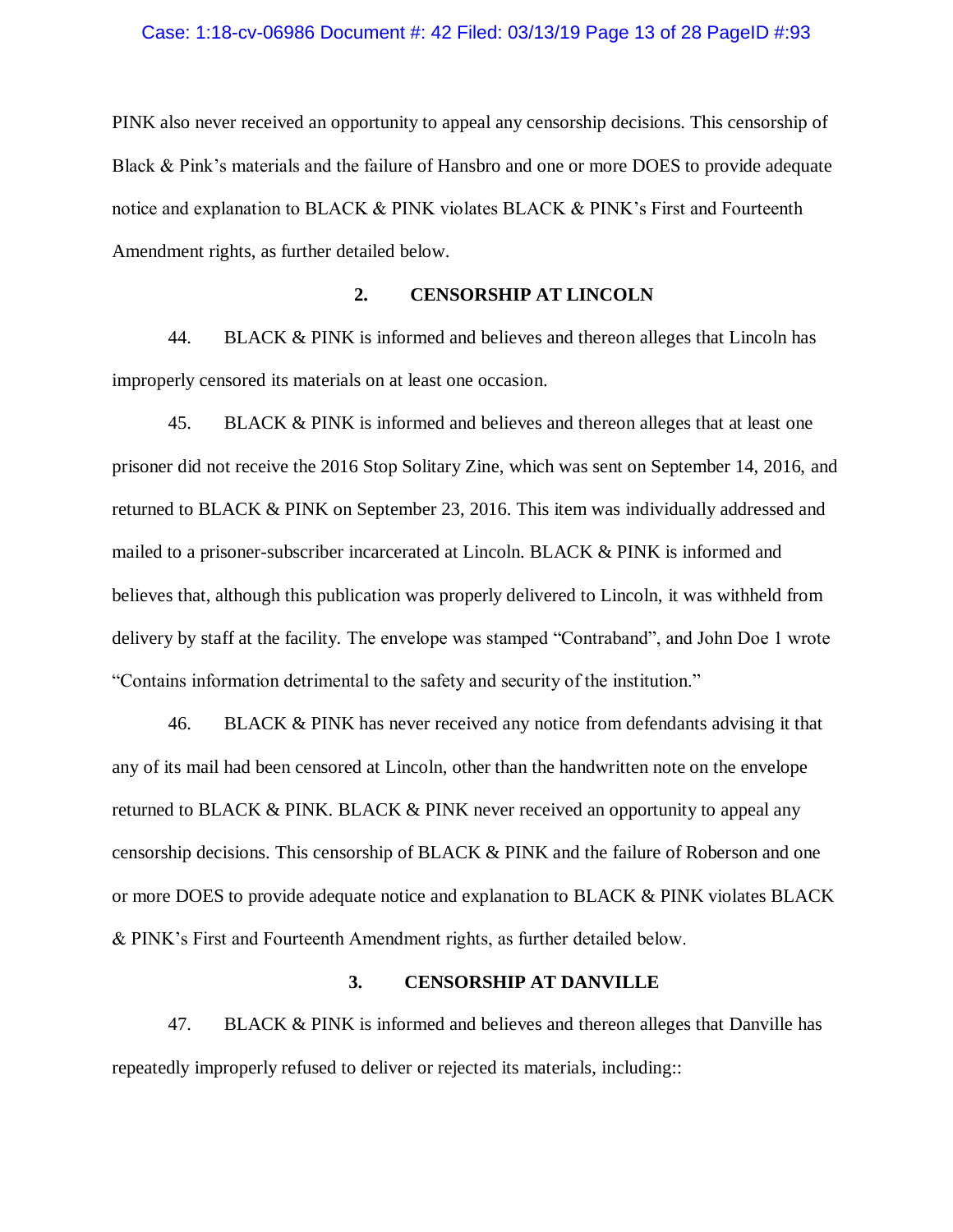- a. The 2016 Stop Solitary Zine;
- b. Introductory letters;
- c. The 2017 Stop Solitary Zine;
- d. The April 2018 Chicago Chapter update;
- e. The December 2018 Chicago Chapter Update and Holiday Card.

48. Each of these items were individually addressed and mailed to the prisoners incarcerated at Danville. BLACK & PINK is informed and believes that, although each of those publications was properly delivered to Danville, the items were withheld from delivery by staff at the facility.

49. Upon information and belief, Danville has a blanket ban on BLACK & PINK materials. In particular, at least one package containing an introductory letter from BLACK & PINK was returned from Danville with a handwritten marking reading "Black & Pink-Banned Correspondence" and several were marked "Correspondence Not Approved".

50. Upon information and belief, at least two rejection slips given to prisoners regarding the 2016 Stop Solitary Zine listed the reason for censorship as "Inappropriate Materials". Upon information and belief, this is the only reason ever given for Danville's censorship of BLACK & PINK publications.

51. BLACK & PINK has never received any notice from defendants advising it that any of its mail had been censored at Danville, or stating a reason it had been censored. BLACK & PINK also never received an opportunity to appeal any censorship decisions. This censorship of BLACK & PINK and the failure of Calloway and one or more DOES to provide adequate notice and explanation to BLACK & PINK violates BLACK & PINK's First and Fourteenth Amendment rights, as further detailed below.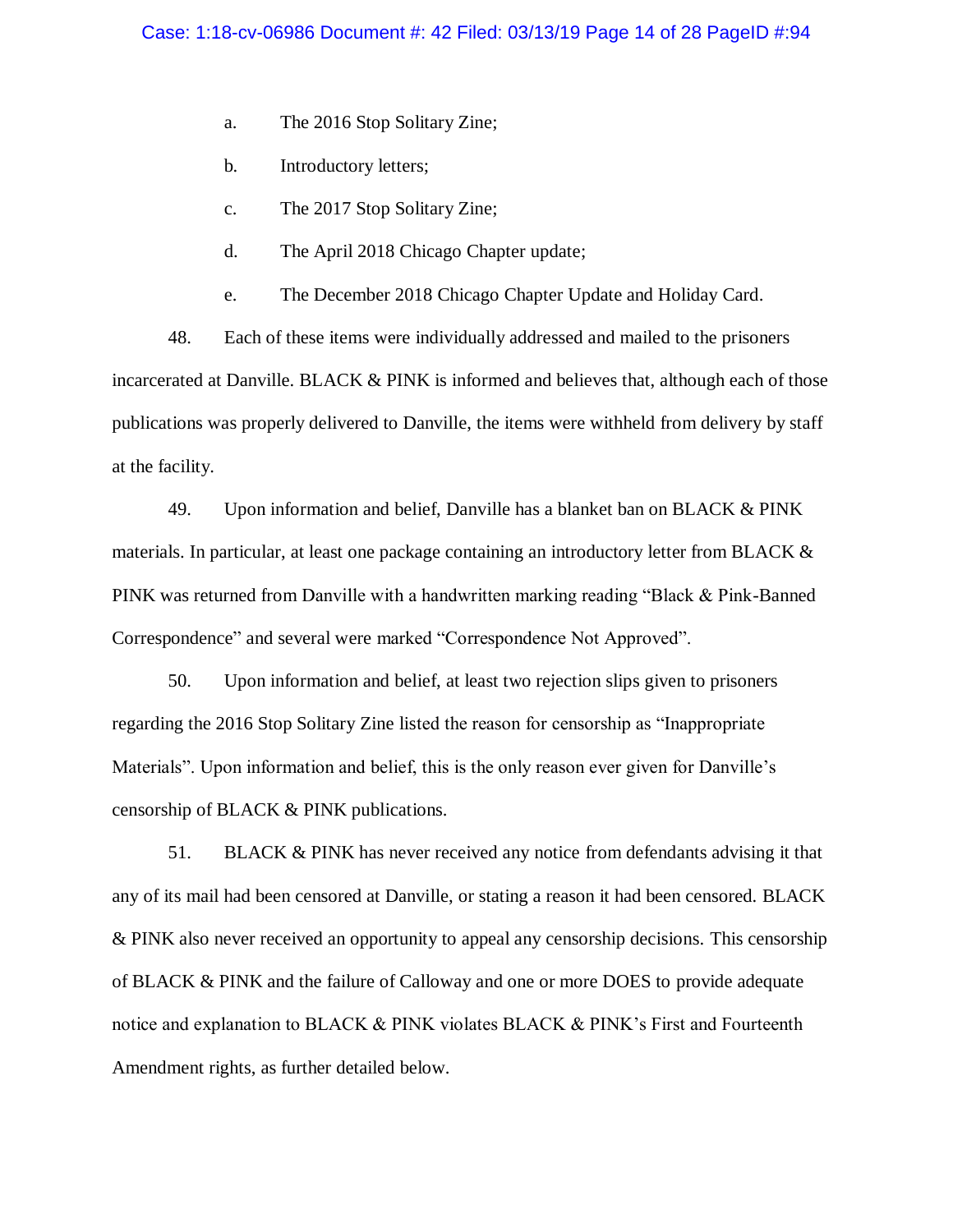## **4. CENSORSHIP AT WESTERN ILLINOIS**

a. BLACK & PINK is informed and believes and thereon alleges that Western Illinois has improperly censored its materials on at least one occasion. An, Introductory letter, mailed in or about December 2016. This mailing was returned marked "correspondence not approved."

52. In addition to its own mailing being censored or rejected, BLACK & PINK is informed and believes and thereon alleges that national Black & Pink publications, including a 2015 coloring book and the May 2016, June 2016, July/August 2016, September 2016, November 2016, and October/November 2017, and January 2018 issues of the national newsletter were also censored by staff at Western Illinois. BLACK & PINK is informed and believes that Western Illinois sent notices of censorship relating to those issues of its publication to various subscribers.

53. Upon information and belief, Western Illinois has a policy and/or practice of disciplining prisoners that receive mail from BLACK & PINK.

54. BLACK & PINK has never received any notice from defendants advising it that any of its mailings had been censored at Western Illinois, or stating a reason it had been censored. BLACK & PINK also never received an opportunity to appeal any censorship decisions. Watson, Allen, Anderson, and Hetlinger and one or more DOES' censorship of BLACK & PINK materials and their failure of to provide adequate notice and explanation to BLACK & PINK violates BLACK & PINK's First and Fourteenth Amendment rights, as further detailed below.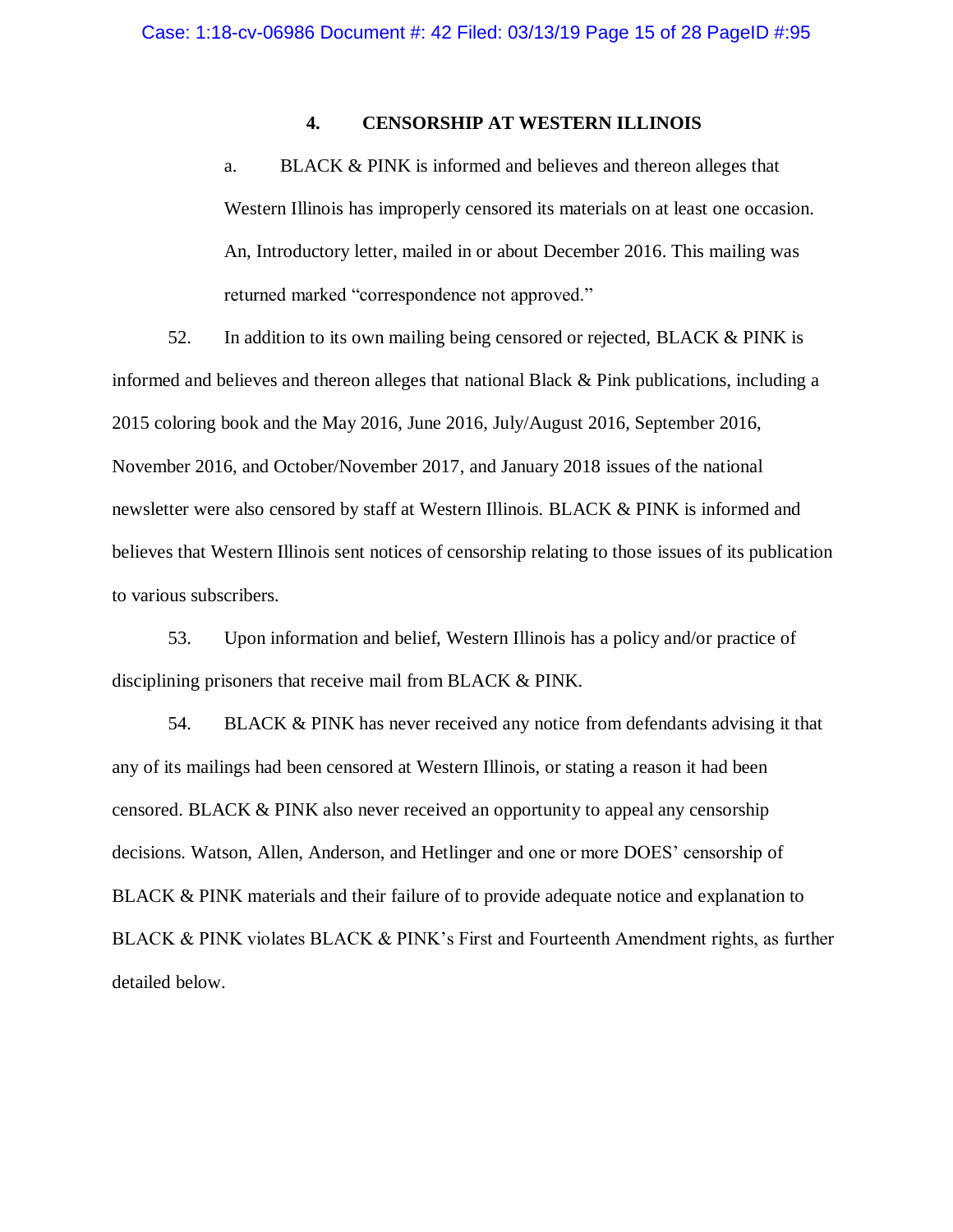# **5. CENSORSHIP AT BIG MUDDY**

55. BLACK & PINK is informed and believes and thereon alleges that Big Muddy has improperly refused to deliver or rejected BLACK & PINK publications on over 100 occasions. Censored materials include as follows:

- a. 2017 Stop Solitary Zines;
- b. The April 2018 Chicago Chapter update;
- c. The December 2017 Chapter Update and Holiday Cards, mailed in December of 2017.

56. Each of these items were individually addressed and mailed to the prisoners incarcerated at Big Muddy. BLACK & PINK is informed and believes that, although each of those publications was properly delivered to Big Muddy, the items were withheld from delivery by staff at the facility.

57. BLACK & PINK is informed and believes and thereon alleges that Big Muddy is improperly marking mail as "Refused" or "Ref", indicating that prisoners refused mail, when prisoners did not actually refuse the mail. Upon information and belief, Big Muddy is censoring the mail before offering it to the prisoners, marking this mail as refused and returning it to BLACK & PINK, without notice of censorship or opportunity to appeal.

58. Additionally, Big Muddy has censored and refused to deliver at least 22 national BLACK & PINK newspapers to prisoner-subscribers.

59. In particular, Plaintiff is informed and believes and thereon alleges that civilly committed persons in the Sexually Dangerous Persons Program ("SDPP") are routinely being denied BLACK & PINK mailings, and have been denied BLACK & PINK materials since at least 2016.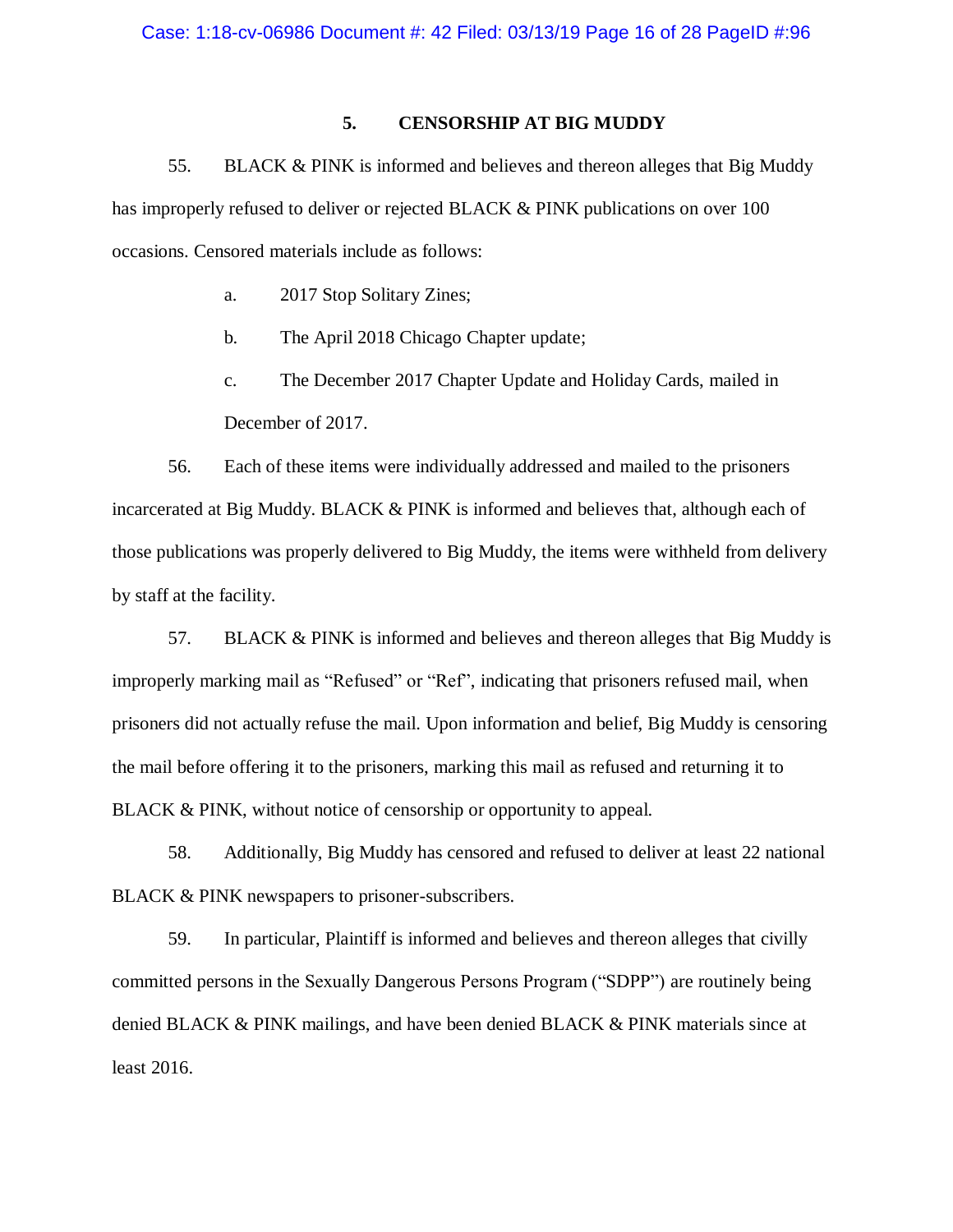#### Case: 1:18-cv-06986 Document #: 42 Filed: 03/13/19 Page 17 of 28 PageID #:97

60. BLACK & PINK has never received any notice from defendants advising it that any of its mail had been censored at Big Muddy, or stating a reason it had been censored. BLACK & PINK also never received an opportunity to appeal any censorship decisions. This censorship of BLACK & PINK and the failure of Sullivan, Holt, Stover, Young, and one or more DOES to provide adequate notice and explanation to BLACK & PINK violates BLACK & PINK's First and Fourteenth Amendment rights, as further detailed below.

## **6. CENSORSHIP AT CENTRALIA**

61. BLACK & PINK is informed and believes and thereon alleges that its mail to prisoners at Centralia has been censored or rejected on several occasions, including:

- a. The 2017 Stop Solitary zine; and
- b. The December 2018 Chapter Update and Holiday Card.

62. These publications were individually addressed and mailed to prisoners incarcerated at Centralia. BLACK & PINK is informed and believes that, although this publication was properly delivered to Centralia, the item was withheld from delivery by staff at the facility. The December 2018 Chapter Update and Holiday Card was marked "contraband enclosed." In addition, upon information and belief, the national Black  $\&$  Pink newsletter was rejected on the ground that it "encourages sexual behavior in prison."

63. BLACK & PINK has never received any notice from defendants advising it that any of its mail had been censored at Centralia, or stating a reason it had been censored. BLACK & PINK also never received an opportunity to appeal any censorship decisions. This censorship of Black & PINK and the failure of Mueller and one or more DOES to provide adequate notice and explanation to BLACK & PINK violates BLACK & PINK's First and Fourteenth Amendment rights, as further detailed below.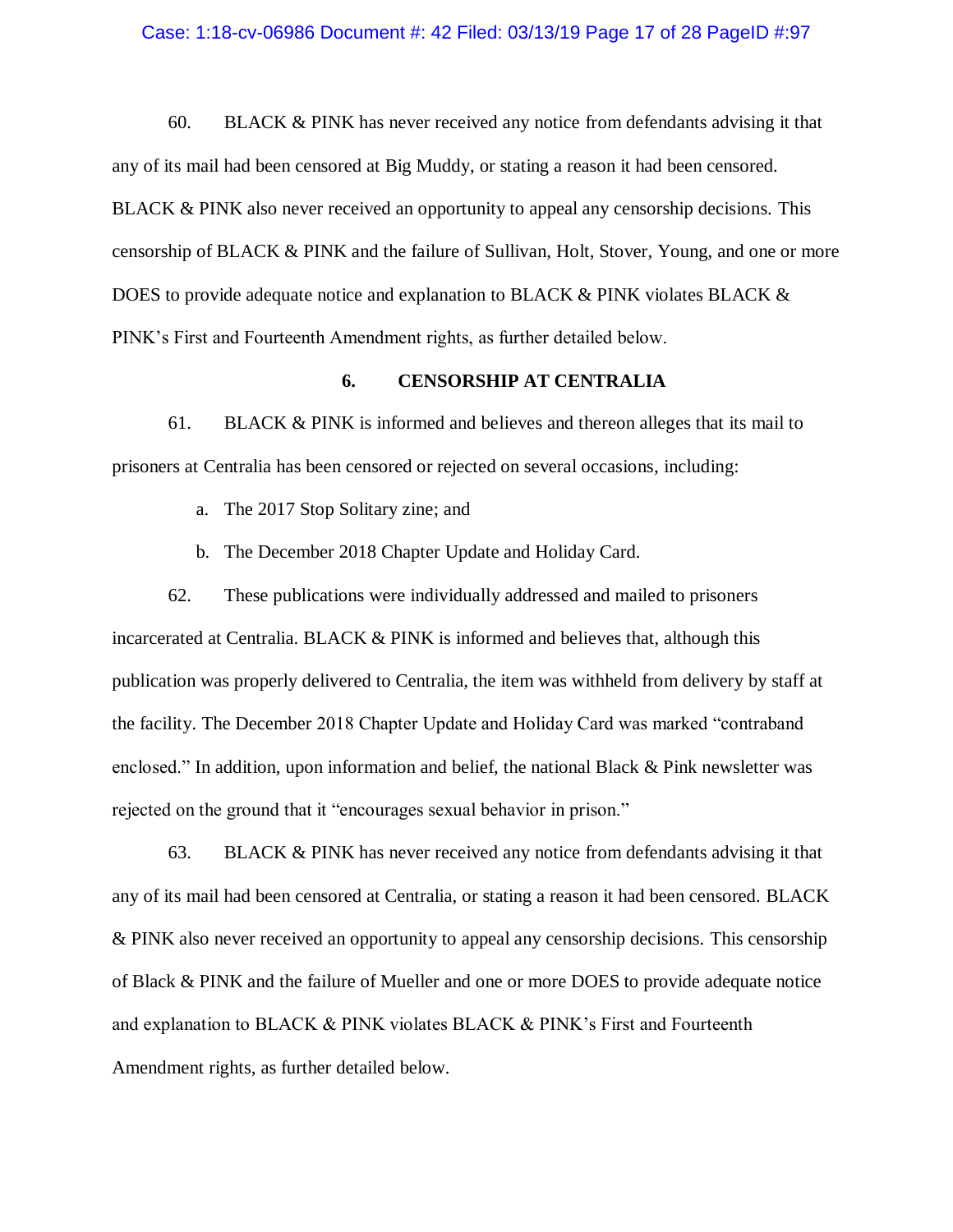# **7. CENSORSHIP AT DIXON**

64. BLACK & PINK is informed and believes and thereon alleges that Dixon has repeatedly improperly censored its materials, including:

- a. The 2017 Stop Solitary Zine;
- b. The 2016 Stop Solitary Zine; and
- c. The December 2018 Chapter Update and Holiday Card.

65. These publications were individually addressed and mailed to prisoners incarcerated at Dixon. BLACK & PINK is informed and believes that, although each of those publications was properly delivered to Dixon, the issues were withheld from delivery by staff at the facility. The December 2018 Chapter Update and Holiday Card were marked "contraband enclosed."

66. BLACK & PINK has never received any notice from defendants advising it that any of its mail had been censored at Dixon, or stating a reason it had been censored. BLACK & PINK also never received an opportunity to appeal any censorship decisions. This censorship of BLACK & PINK's publications and the failure of Varga and one or more DOES to provide adequate notice and explanation to BLACK & PINK violates BLACK & PINK's First and Fourteenth Amendment rights, as further detailed below.

## **8. CENSORSHIP AT HILL**

67. BLACK & PINK is informed and believes and thereon alleges that it materials were censored or rejected at Hill on at least two occasions, including:

- a. The 2016 Stop Solitary zine; and
- b. The 2017 Stop Solitary zine.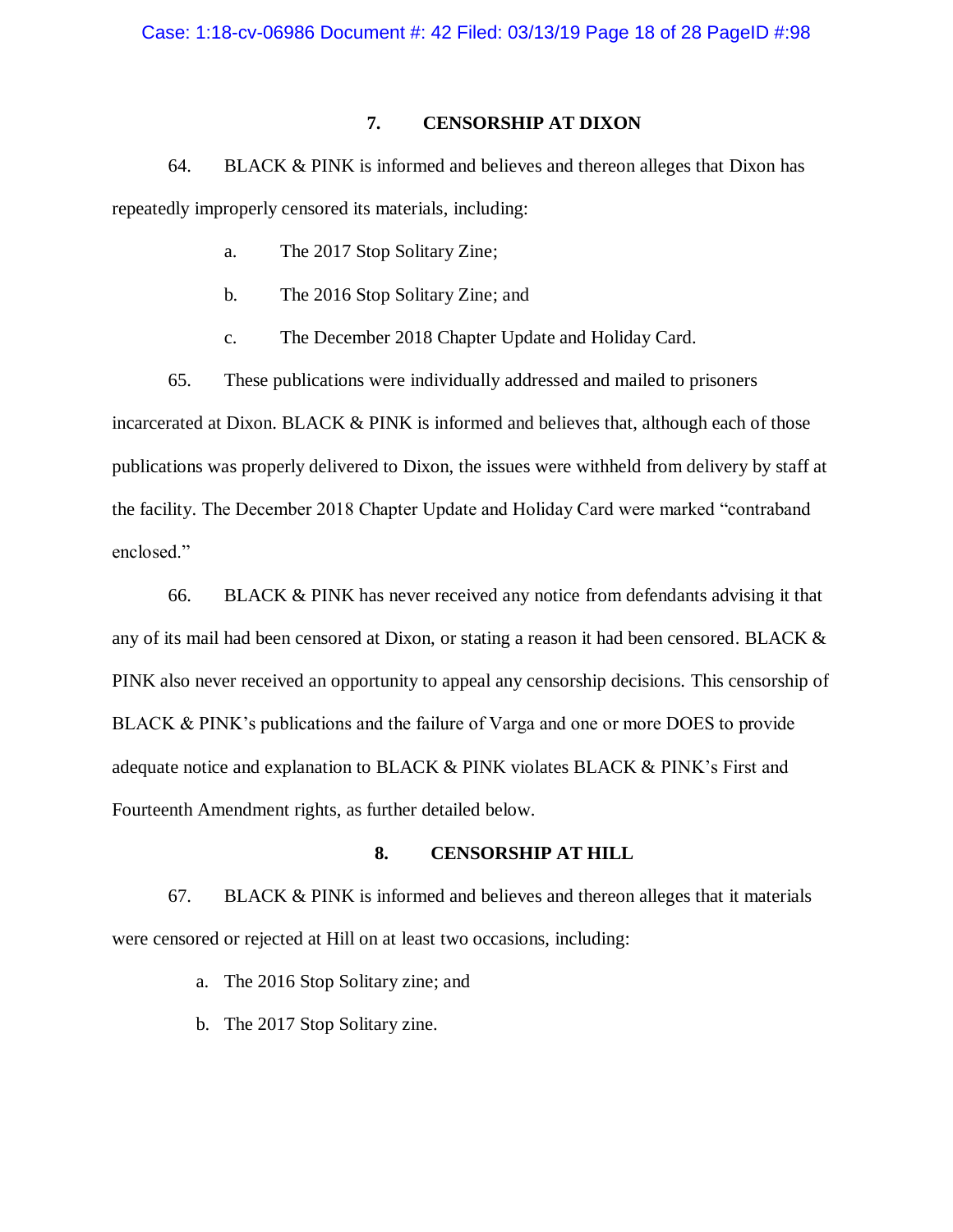#### Case: 1:18-cv-06986 Document #: 42 Filed: 03/13/19 Page 19 of 28 PageID #:99

68. These publications were individually addressed and mailed to prisoners incarcerated at Hill. BLACK & PINK is informed and believes that, although this publication was properly delivered to Hill, the items were withheld from delivery by staff at the facility. The 2016 Stop Solitary zine was marked by John Doe as "Correspondence not approved" and returned to BLACK & PINK.

69. BLACK & PINK has never received any notice from defendants advising it that any of its mail had been censored at Hill, or stating a reason it had been censored. BLACK & PINK also never received an opportunity to appeal any censorship decisions. This censorship of Black & PINK and the failure of Dorethy and one or more DOES to provide adequate notice and explanation to BLACK & PINK violates BLACK & PINK's First and Fourteenth Amendment rights, as further detailed below.

#### **9. CENSORSHIP AT PINCKNEYVILLE**

70. BLACK & PINK is informed and believes and thereon alleges that Pinckneyville has improperly censored its materials on at least two occasions.

71. BLACK & PINK is informed and believes and thereon alleges that at least two copies of the 2016 Stop Solitary Zine, mailed September 14, 2016, were not delivered to subscribers at Pinckneyville. This publication was individually addressed and mailed to the prisoners. BLACK & PINK is informed and believes that, although this publication was properly delivered to Pinckneyville, the items were withheld from delivery by staff at the facility. The envelopes were each marked by John Doe as "Correspondence not approved" and returned to BLACK & PINK in October of 2016.

72. Upon information and belief, the censorship of Plaintiff BLACK & PINK (Chicago Chapter) materials is part of Pinckneyville's broader censorship of all BLACK &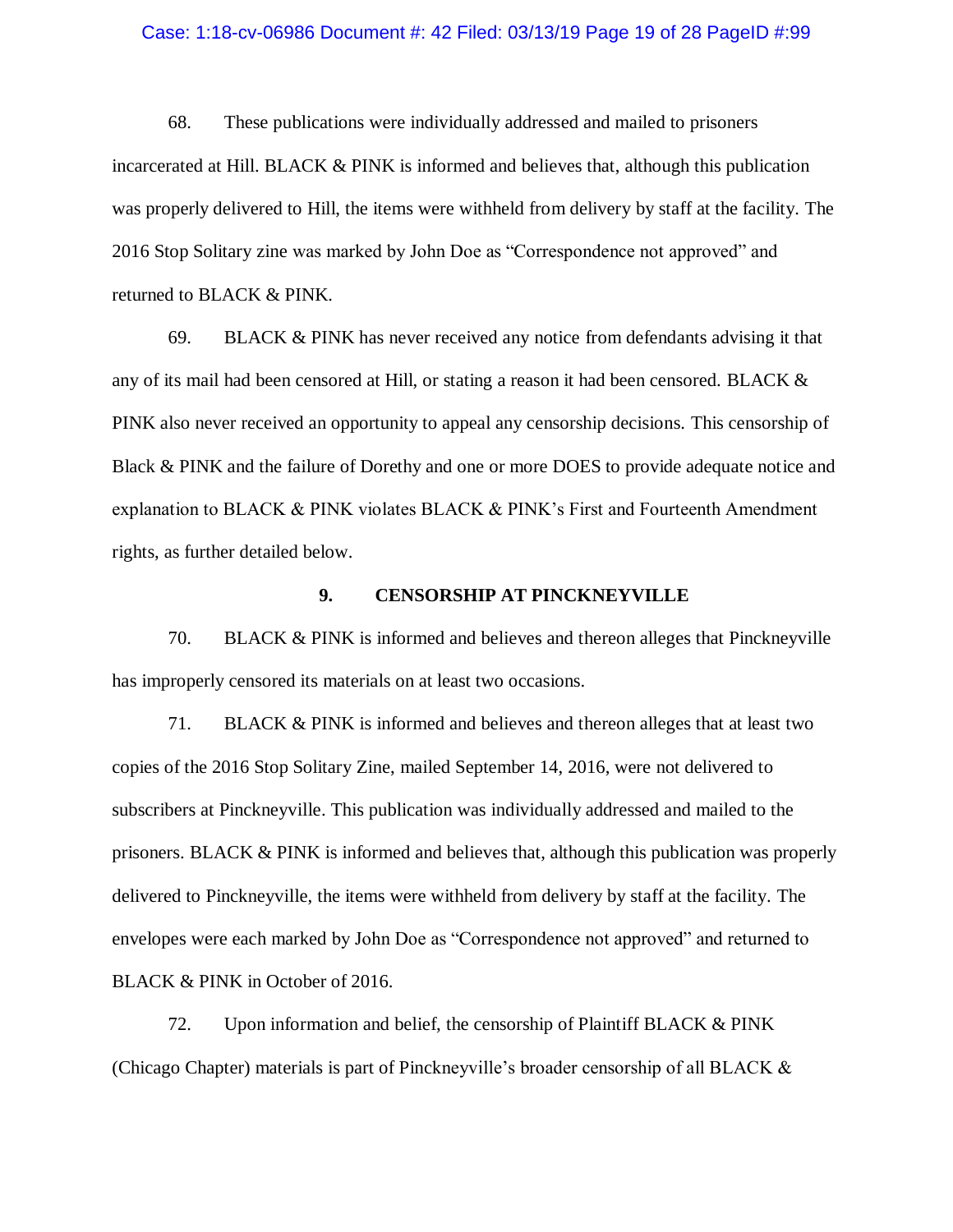#### Case: 1:18-cv-06986 Document #: 42 Filed: 03/13/19 Page 20 of 28 PageID #:100

PINK materials. During 2016 and 2017, at least fifty of the newsletters published by the national organization BLACK & PINK were not delivered to prisoners at Pinckneyville.

73. BLACK & PINK has never received any notice from defendants advising it that any of its mail had been censored at Pinckneyville, or stating a reason it had been censored. BLACK & PINK also never received an opportunity to appeal any censorship decisions. This censorship of BLACK & PINK's publications and the failure of Jaimet and one or more DOES to provide adequate notice and explanation to BLACK & PINK violates BLACK & PINK's First and Fourteenth Amendment rights, as further detailed below.

### **10. CENSORSHIP AT ROBINSON**

74. BLACK & PINK is informed and believes and thereon alleges that Robinson has improperly censored its materials on at least one occasion.

75. BLACK & PINK is informed and believes and thereon alleges that at least one copy of the 2017 Stop Solitary Zine, mailed April 7, 2017 was not delivered to a prisoner subscriber at Robinson. This publication was individually addressed and mailed to the prisoner. BLACK & PINK is informed and believes that, although this publication was properly delivered to Robinson, the item was withheld from delivery by staff at the facility, and returned to sender on April 7, 2017.

76. Upon information and belief, the censorship of Plaintiff BLACK & PINK (Chicago Chapter) materials is part of Robinson's broader censorship of all BLACK & PINK materials. At least three prisoner subscribers incarcerated at Robinson were denied the December 2016 issue of BLACK & PINK's national newsletter. Each of these issues was individually addressed and mailed to the subscribers at Robinson. BLACK & PINK is informed and believes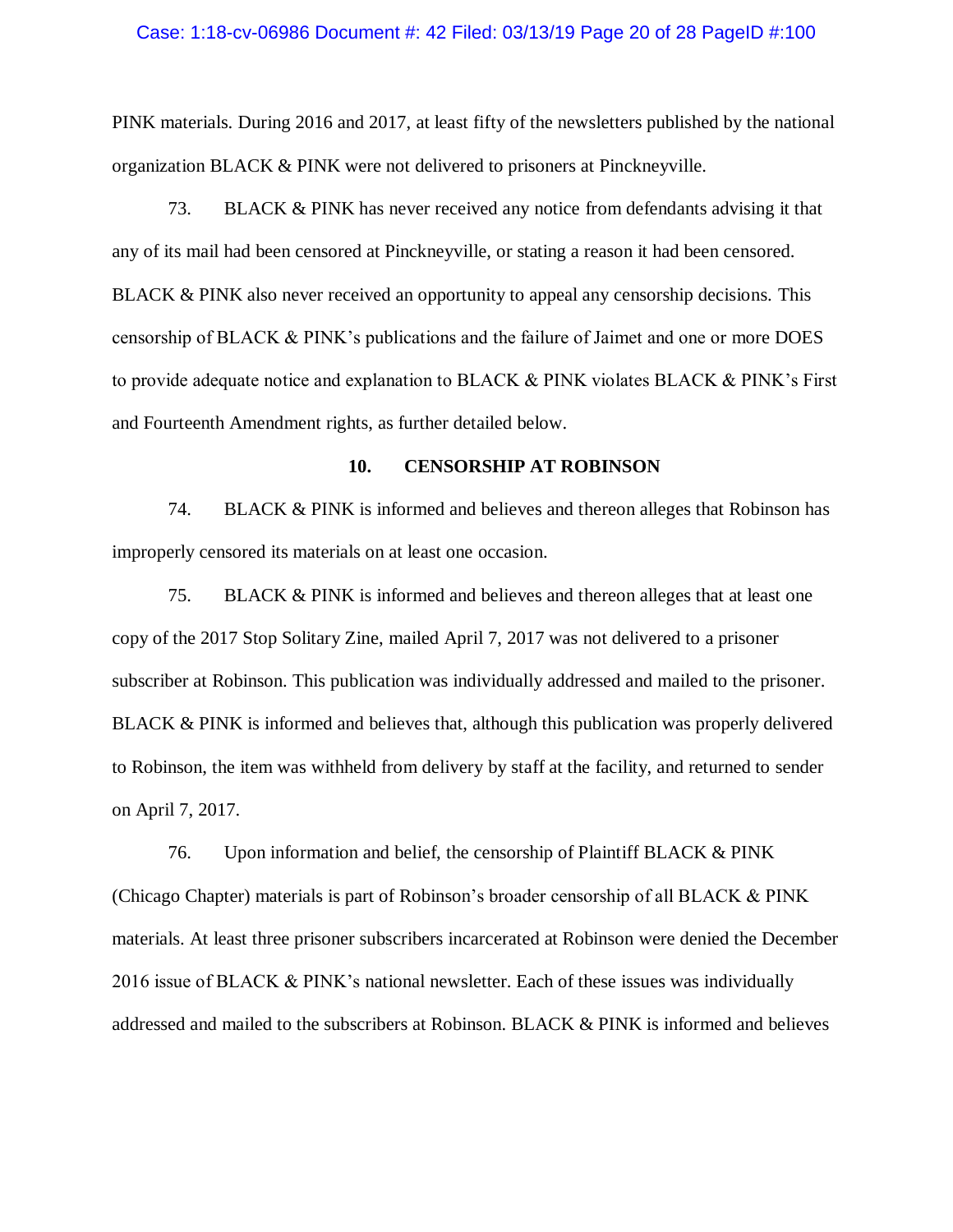#### Case: 1:18-cv-06986 Document #: 42 Filed: 03/13/19 Page 21 of 28 PageID #:101

that, although each of those issues was properly delivered to Robinson, the publications were withheld from delivery by staff at the facility.

77. BLACK & PINK has never received any notice from defendants advising it that any of its mail had been censored at Robinson, or stating a reason it had been censored. BLACK & PINK also never received an opportunity to appeal any censorship decisions. This censorship of BLACK & PINK's publications and the failure of Rains and one or more DOES to provide adequate notice and explanation to BLACK & PINK violates BLACK & PINK's First and Fourteenth Amendment rights, as further detailed below.

## **11. CENSORSHIP AT ILLINOIS RIVER**

78. BLACK & PINK is informed and believes and thereon alleges that Illinois River has improperly repeatedly censored its materials, including:

- a. A birthday card, mailed in September 2016;
- b. The 2016 Stop Solitary zine;
- c. The 2016 Holiday Card; and
- d. The 2018 Chapter Update and Holiday Card.

79. These mailings were individually addressed and mailed to prisoners incarcerated at Illinois River. BLACK & PINK is informed and believes that, although these publications were properly delivered to Illinois River, the items were withheld from delivery by staff at the facility.

80. Additionally, upon information and belief, Illinois River improperly censors penpal letters coming through the BLACK & PINK pen-pal program. Plaintiff is aware of at least three pen pal letters which were improperly denied by the facility as an "item not permitted in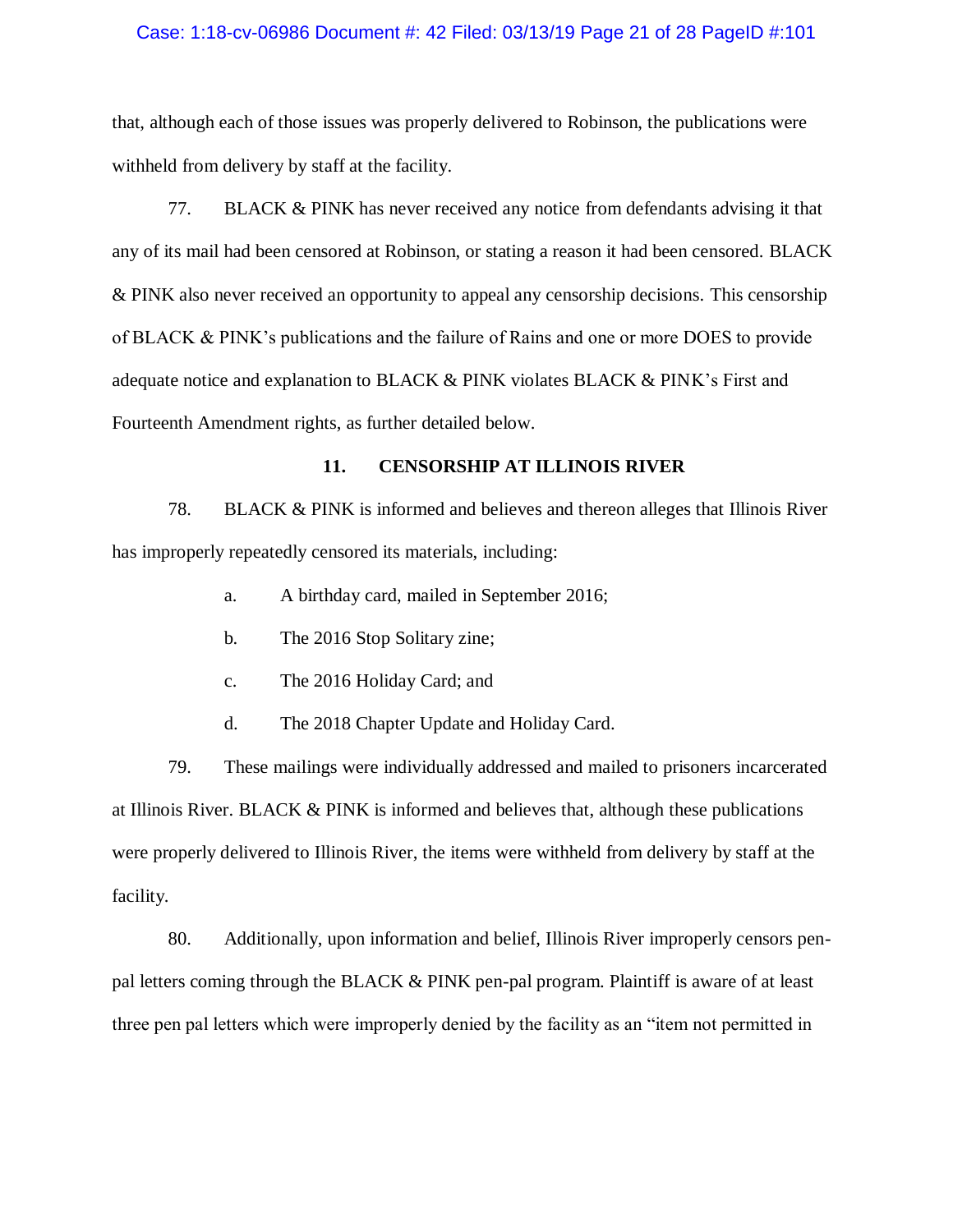#### Case: 1:18-cv-06986 Document #: 42 Filed: 03/13/19 Page 22 of 28 PageID #:102

institution". One of these was a congratulatory letter regarding a prisoner's pursuit of an academic degree; another was regarding that same prisoner's health.

81. BLACK & PINK has never received any notice from defendants advising it that any of its mail had been censored at Illinois River, or stating a reason it had been censored. BLACK & PINK also never received an opportunity to appeal any censorship decisions. This censorship of Black & PINK and the failure of Hammers and one or more DOES to provide adequate notice and explanation to BLACK & PINK violates BLACK & PINK's First and Fourteenth Amendment rights, as further detailed below.

## **12. Censorship of December 2018 Chapter Update and Holiday Card**

82. BLACK & PINK is informed and believes and thereon alleges that in addition to the foregoing, its December 2018 Chapter Update and Holiday Card mailing was censored or rejected at least at the following prisons: Menard, Pontiac, and Stateville.

83. These publications were individually addressed and mailed to prisoners incarcerated at Illinois River. BLACK & PINK is informed and believes that, although these publications were properly delivered to each of these prisons, the items were withheld from delivery by staff at the facility.

84. While some of these mailings were returned with no explanation for why they were censored or rejected, many had an indication that the materials improperly included "markers."

85. BLACK & PINK is not aware of any regulation or other publicly available rule or prohibition against the use of markers on material sent to prisoners, and indeed some of the materials returned indicating "marker" do not appear to have been made using any sort of marker. Prior to filing this case, BLACK & PINK is not aware of any mail ever being returned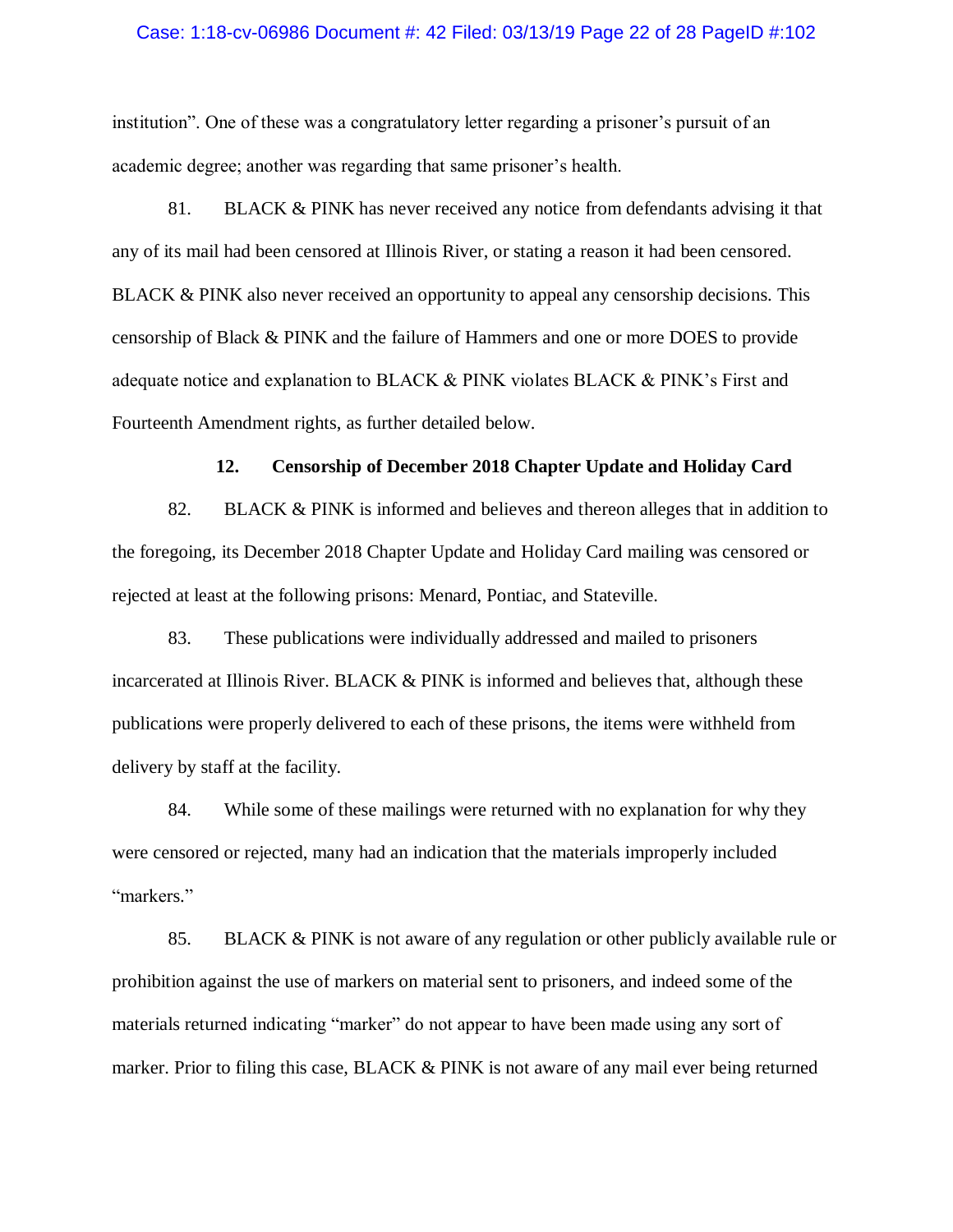#### Case: 1:18-cv-06986 Document #: 42 Filed: 03/13/19 Page 23 of 28 PageID #:103

on the ground that it contained portions created with a "marker," although as indicated herein, it had numerous publications returned, including those with and without content created, in part, using a marker.

86. BLACK & PINK therefore believes, and alleges, that the rejection of its materials because they were created in part with a "marker" is a pretext created by defendants in response to this case.

### **13. SUMMARY**

84. In each case where materials mailed by BLACK & PINK were censored by a specific prison, those same materials were delivered to people housed at other prisons operated by the IDOC.

85. In adopting and implementing the above censorship policies and practices, Defendants have knowingly violated, continue to violate, and are reasonably expected to violate in the future, BLACK & PINK's constitutional rights, and have caused BLACK & PINK serious and irreparable harm including, but not limited to: suppression of its political message, frustration of its organizational mission, loss of its ability to recruit new supporters, subscribers, and writers, loss of subscriptions, and diversion of its resources. Absent intervention by this Court these actions will continue and BLACK & PINK will be subjected to continuation of the same irreparable and serious injuries.

86. The above violations of BLACK & PINK's rights and harms to BLACK & PINK were caused by mail and censorship policies adopted or approved by Defendant Baldwin in his capacity as head of IDOC. In the alternative, Defendant Baldwin has failed to implement policies and procedures to protect the First and Fourteenth Amendment rights of people sending mail to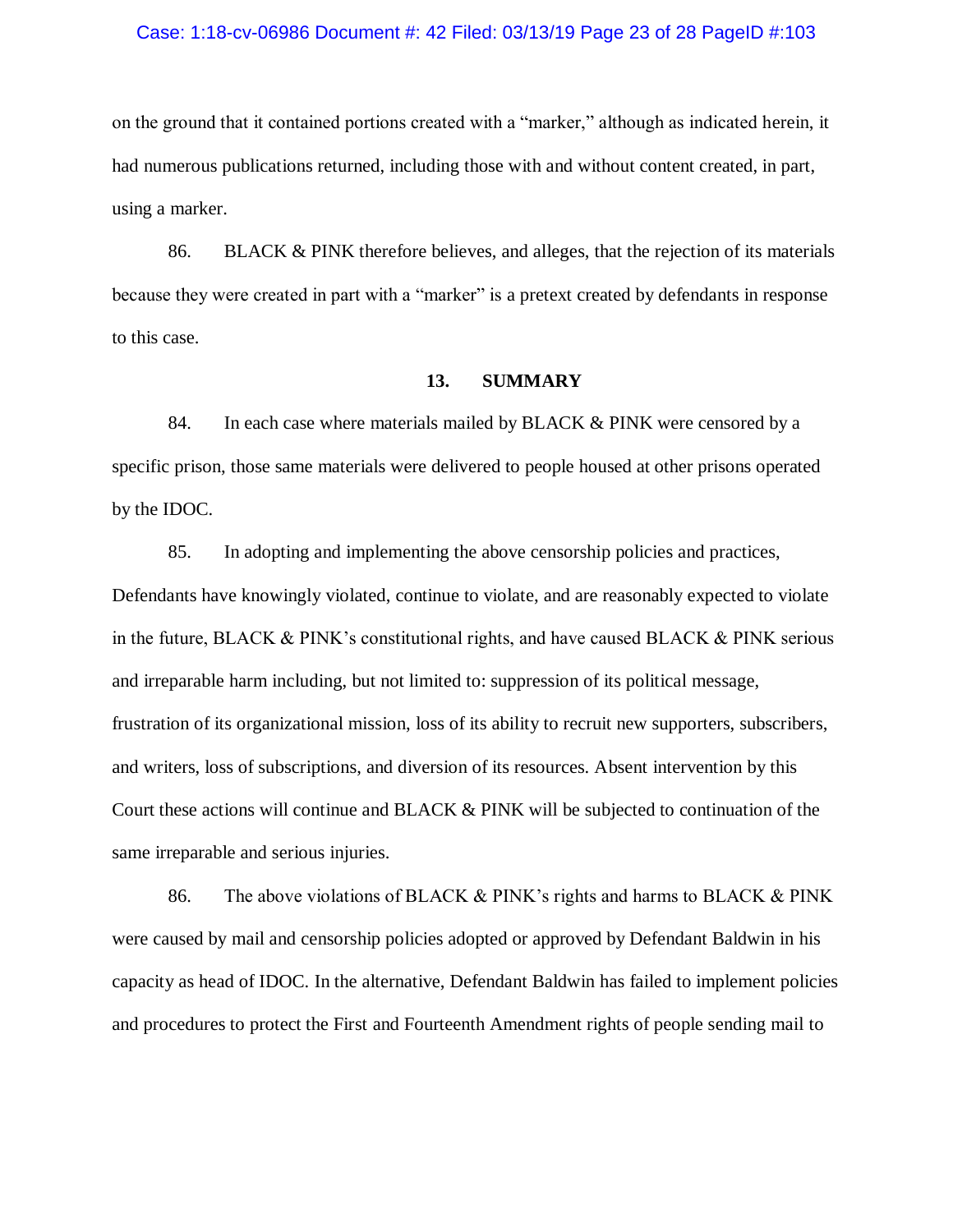#### Case: 1:18-cv-06986 Document #: 42 Filed: 03/13/19 Page 24 of 28 PageID #:104

prisoners, despite his actual knowledge of the arbitrary and capricious decisions made by mailroom personnel.

87. The individual Defendants named herein are responsible for, or personally participated in, creating and implementing these unconstitutional mail and censorship policies, practices, and customs, and for training and supervising the mail staff at the various IDOC facilities who carry out these policies and whose conduct has injured and continues to injure BLACK & PINK.

88. Defendants knowingly and intentionally discriminate against BLACK & PINK based on the LGBTQ status of their members and subscribers. Defendants also target BLACK & PINK materials for censorship because of the particular political viewpoint of BLACK & PINK, which promotes criminal justice reform.

89. Defendants' unconstitutional policy, practices, and customs are ongoing and continue to violate BLACK & PINK's rights, and as such BLACK & PINK has no adequate remedy at law.

90. BLACK & PINK is entitled to injunctive relief requiring Baldwin to prohibit Defendants from refusing to deliver or refusing to allow delivery of publications, books, informational letters, birthday greetings, and other correspondence from BLACK & PINK, and prohibiting Defendants from censoring mail without due process of law.

91. As a result of the foregoing, BLACK & PINK seeks compensatory and punitive damages against the individual Defendants.

## **COUNT I: VIOLATION OF THE FIRST AMENDMENT—42 U.S.C. § 1983**

92. BLACK & PINK re-alleges and incorporates by reference herein all of the allegations contained in the above paragraphs.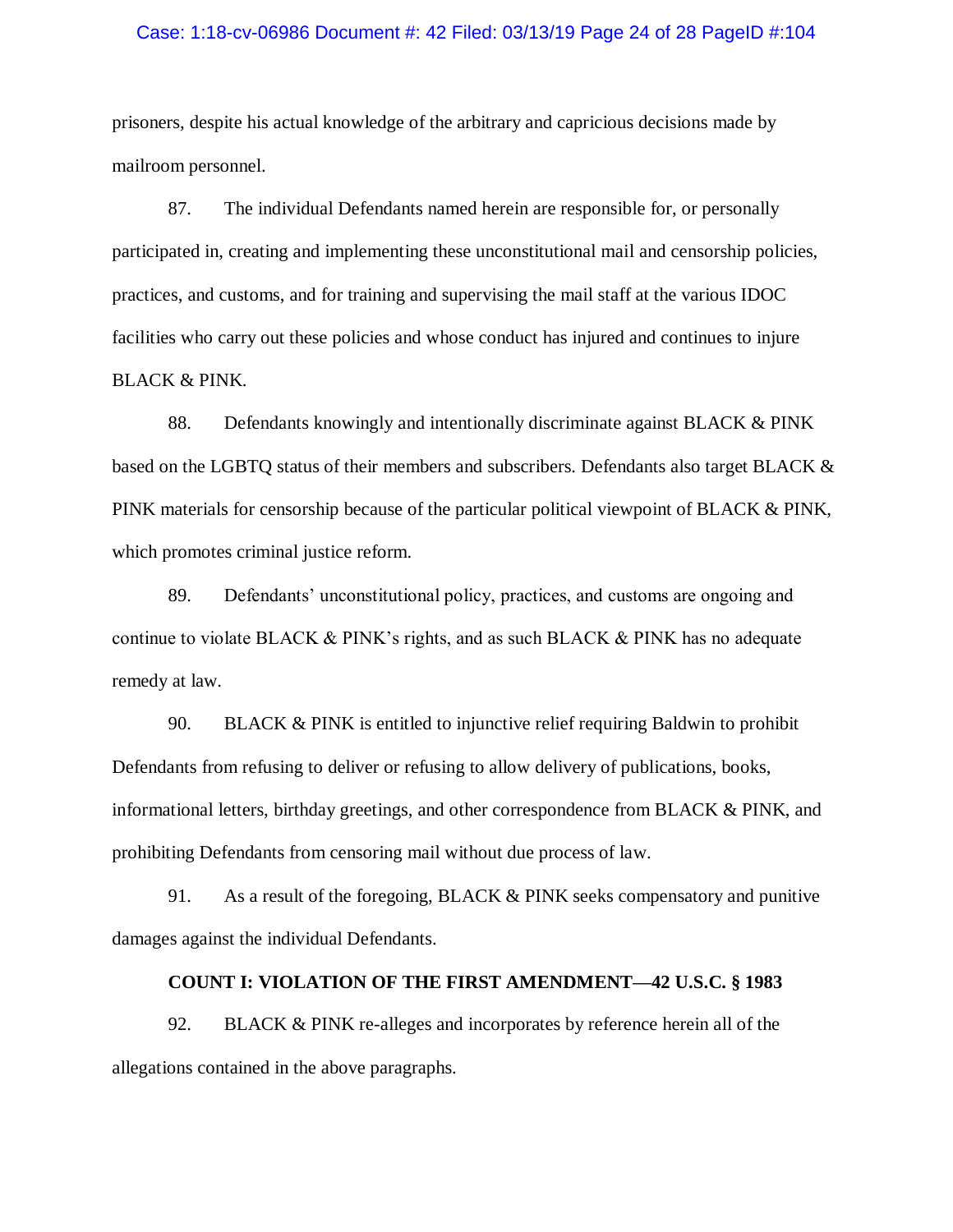### Case: 1:18-cv-06986 Document #: 42 Filed: 03/13/19 Page 25 of 28 PageID #:105

93. The acts described above constitute violations of BLACK & PINK's rights under the First Amendment of the United States Constitution.

94. BLACK & PINK has a constitutionally protected liberty interest in communicating with incarcerated individuals, a right clearly established under existing case law.

95. The conduct of Defendants was objectively unreasonable and was undertaken intentionally with malice, willfulness, and reckless indifference.

96. BLACK & PINK's injuries and the violations of its constitutional rights were directly and proximately caused by the policies and practices of Defendants, which were and are the moving force of the violations.

97. Defendants' acts described above have caused damages to BLACK & PINK, and if not enjoined, will continue to cause damages to BLACK & PINK.

98. BLACK & PINK seeks injunctive relief against John Baldwin in his official capacity, and nominal and compensatory damages against all Defendants. BLACK & PINK seeks punitive damages against the individual Defendants in their individual capacities.

# **COUNT II: VIOLATION OF THE FOURTEENTH AMENDMENT (DUE PROCESS)—42 U.S.C. § 1983**

99. BLACK & PINK re-alleges and incorporates by reference herein all of the allegations contained in the above paragraphs.

100. The acts described above constitute violations of BLACK & PINK's rights under the Fourteenth Amendment of the United States Constitution.

101. Because BLACK & PINK has a liberty interest in communicating with prisoners, BLACK & PINK has a right under the Due Process Clause of the Fourteenth Amendment to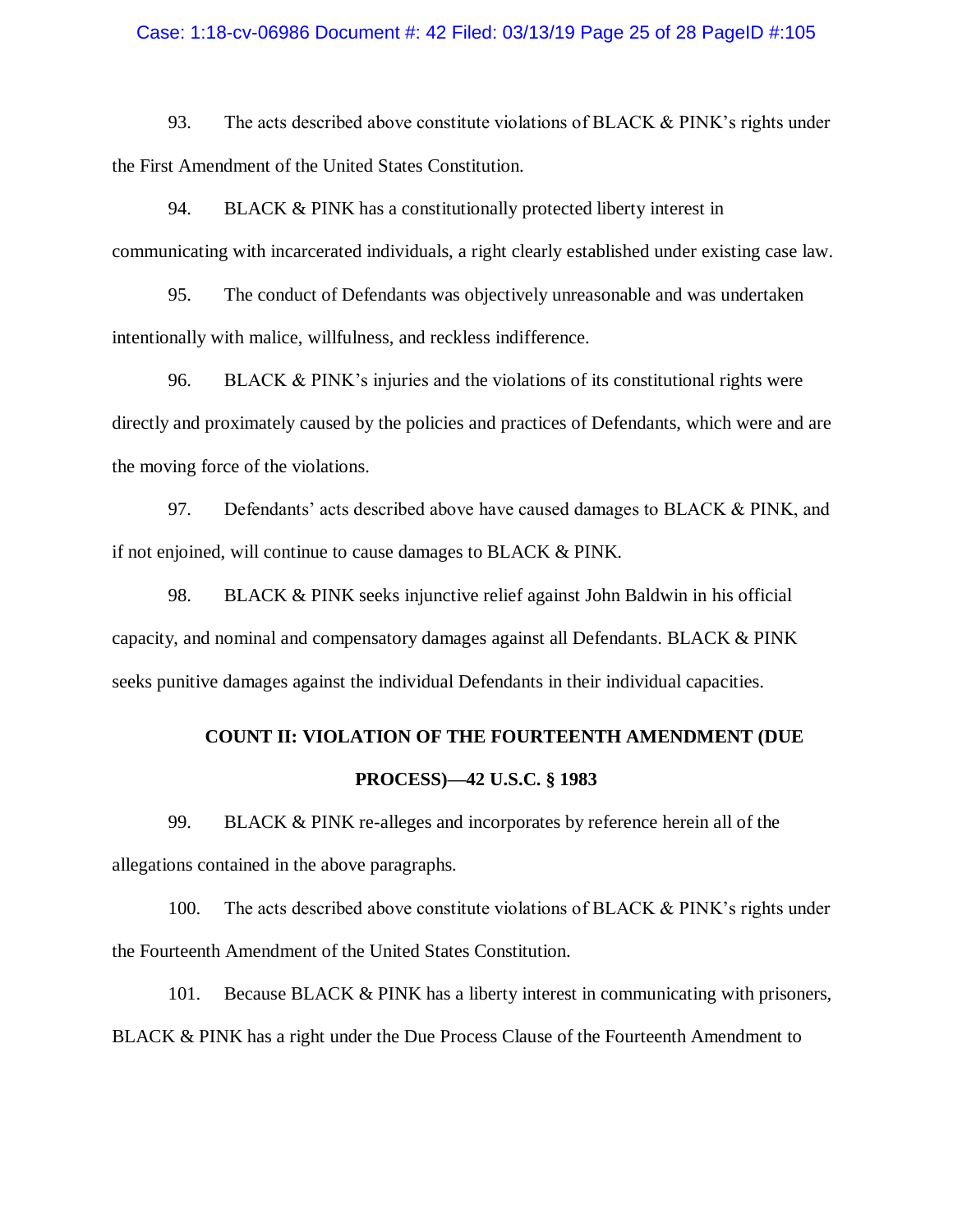#### Case: 1:18-cv-06986 Document #: 42 Filed: 03/13/19 Page 26 of 28 PageID #:106

receive notice of and an opportunity to appeal Defendants' decisions to censor their written speech.

102. Defendants' policies and practices fail to provide BLACK & PINK with adequate notice and an opportunity to be heard.

103. The conduct of Defendants was objectively unreasonable and was undertaken intentionally with malice, willfulness, and reckless indifference.

104. BLACK & PINK's injuries and the violations of its constitutional rights were directly and proximately caused by the policies and practices of Defendants, which are and were the moving force of the violations.

105. Defendants' acts described above have caused damages to BLACK & PINK, and if not enjoined, will continue to cause damage to BLACK & PINK.

106. BLACK & PINK seeks injunctive relief against John Baldwin in his official capacity, and nominal and compensatory damages against all Defendants. BLACK & PINK seeks punitive damages against the individual Defendants in their individual capacities.

# **COUNT III: VIOLATION OF THE FOURTEENTH AMENDMENT (EQUAL PROTECTION)—42 U.S.C. § 1983**

107. BLACK & PINK re-alleges and incorporates by reference herein all of the allegations contained in the above paragraphs.

108. The acts described above constitute violations of BLACK & PINK's rights under the Fourteenth Amendment of the United States Constitution.

109. Defendants' censorship of BLACK & PINK materials is discriminatory, based on the sexual orientation and gender identity of LGBTQ organizations and prisoners.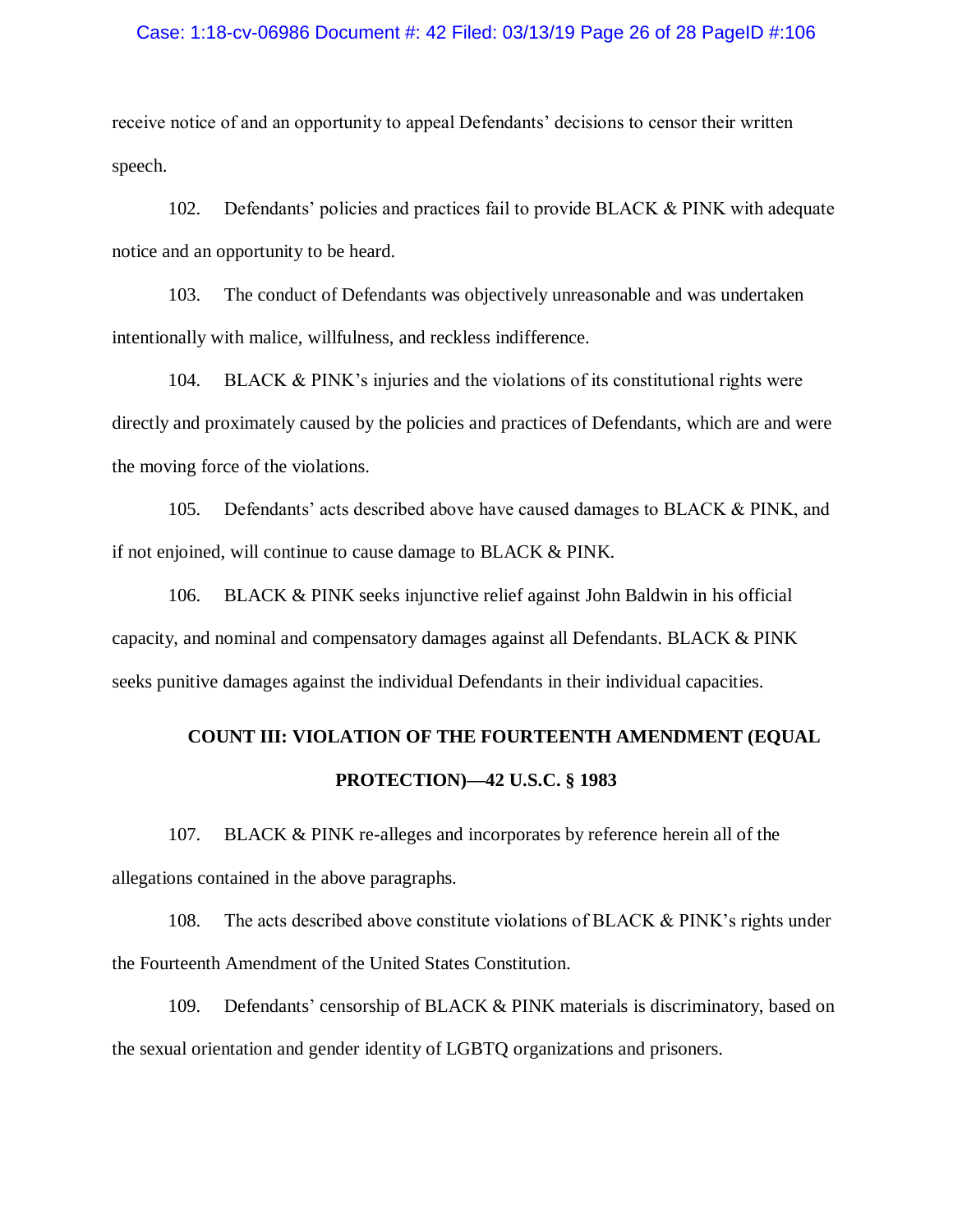#### Case: 1:18-cv-06986 Document #: 42 Filed: 03/13/19 Page 27 of 28 PageID #:107

110. Defendants' discriminatory censorship of BLACK & PINK materials is not substantially related to an important government interest, nor is it even rationally related to a legitimate penological interest. The only explanation for Defendants' censorship of BLACK & PINK materials is discrimination against LGBTQ people, because, on information and belief, they do not similarly censor materials for non-LGBTQ organizations or prisoners.

111. BLACK & PINK's injuries and the violations of its constitutional rights were directly and proximately caused by the policies and practices of Defendants, which are and were the moving force of the violations.

112. Defendants' acts described above have caused damages to BLACK & PINK, and if not enjoined, will continue to cause damage to BLACK & PINK.

113. BLACK & PINK seeks injunctive relief against John Baldwin in his official capacity, and nominal and compensatory damages against all Defendants. BLACK & PINK seeks punitive damages against the individual Defendants in their individual capacities.

#### **V. RELIEF REQUESTED**

WHEREFORE, BLACK & PINK respectfully requests judgment against Defendants, jointly and severally, for the following:

- A. A declaration that Defendants' policies and practices violate the Constitution;
- B. A preliminary and permanent injunction requiring Baldwin to prohibit Defendants from continuing to violate the Constitution, and providing other equitable relief;
- C. An award of compensatory, punitive, and nominal damages;
- D. An award of full costs and attorneys' fees arising out of this litigation; and
- E. Any and other further relief this Court may deem just and appropriate.